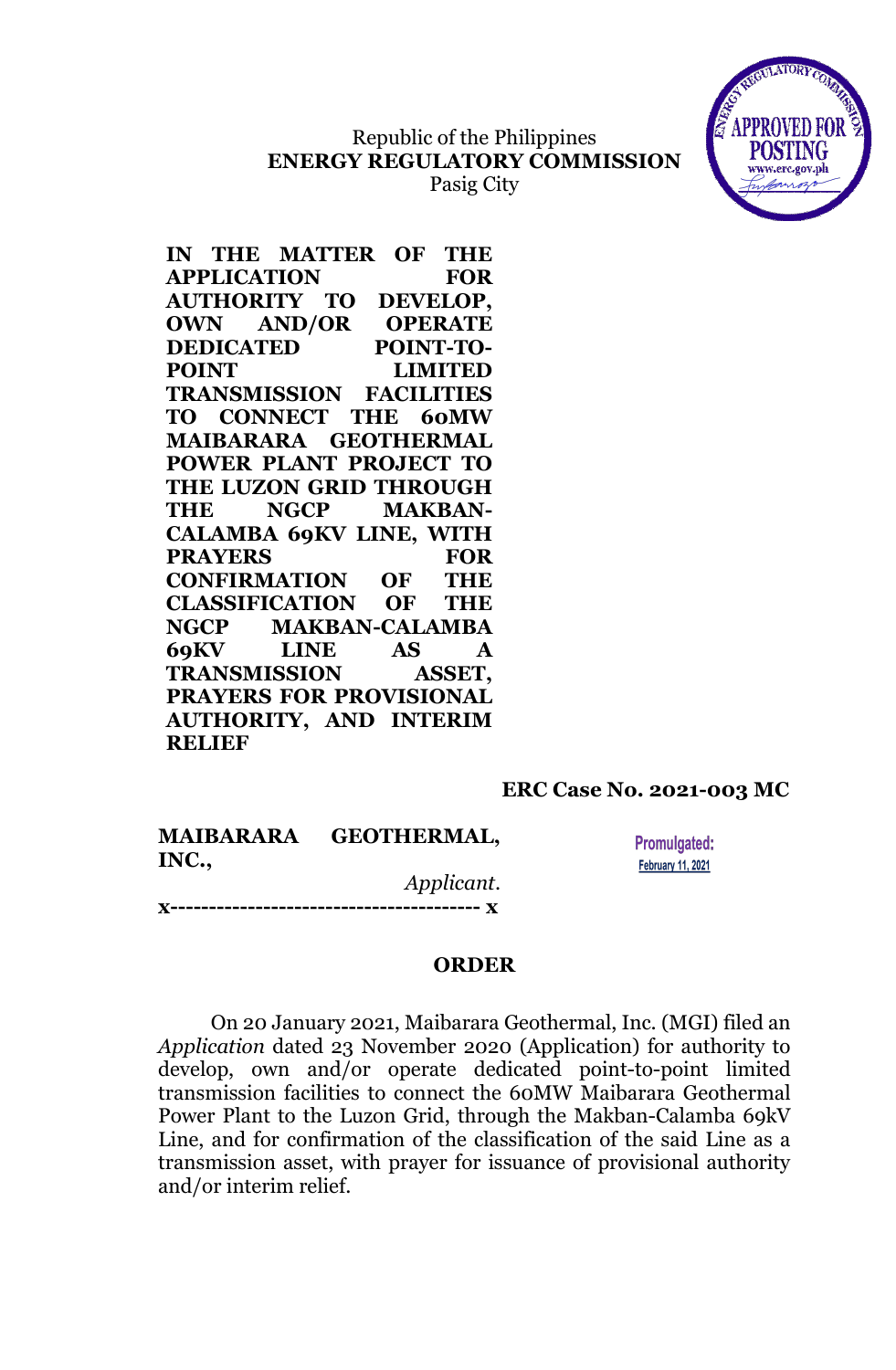The pertinent portions of the said *Application* are hereunder quoted as follows:

### **I. THE APPLICANT**

1. MGI is a corporation duly organized and existing by virtue of and under the laws of the Republic of the Philippines, with principal office address at 7th Floor, JMT Building, ADB Avenue, Ortigas Center, Pasig City, Metro Manila, Philippines.

*Copies of: (i) MGI's Certificate of Registration dated 11 August 2010; (ii) Certificate of Filing of Amended Articles of Incorporation dated 31 January 2018; (iii) Amended Articles of Incorporation; (iv) By-Laws; (v) and General Information Sheet for the year 2020, are attached hereto and made integral parts hereof as Annexes "A," "B," "C," "D," and "E," respectively.* 

2. MGI may be served orders and other processes through undersigned counsel at Puyat Jacinto & Santos Law Office, 10<sup>th</sup> Floor, 8 Rockwell Tower, Hidalgo cor. Plaza Drives, Rockwell Center, Makati City.

### **II. NATURE OF THE APPLICATION**

3. This Application is submitted to this Honorable Commission pursuant to Section 9 of Republic Act No. 9136 otherwise known as the *Electric Power Industry Reform Act of 2001* ("**EPIRA**"),<sup>1</sup> Rule 5, Section 5(a)(i) of the EPIRA Implementing Rules and Regulations ("**EPIRA IRR**"), <sup>2</sup> and Section 4.2 of Resolution No. 23 Series of 2016 or the *Resolution Adopting Amended Rules on the Definition and Boundaries of Connection Assets for Customers of Transmission Providers<sup>3</sup>* for the consideration; and approval of MGI's

xxx

l

(f) xxx

<sup>2</sup> Section 5. Dedicated Point-to-Point Limited Transmission Facility of a Generation Company.

- (a) Subject to prior authorization from ERC, TRANSCO or its Buyer or Concessionaire may allow a Generation Company to develop, own and/or operate dedicated point-to-point limited transmission facilities; *Provided,* That:
	- (i) Such dedicated point-to-point limited transmission facilities are required only for the purpose of connecting to the Grid which will be used solely by the Generation Facility, and are not used to serve End-users or Suppliers directly.

<sup>3</sup> 4.2. Connection Assets for Generation Customers of Transmission Provider

<sup>&</sup>lt;sup>1</sup> Section 9. Functions and Responsibilities.

A generation company may develop and own or operate dedicated point-to-point limited transmission facilities that are consistent with the TDP: *Provided,* That such facilities are required only for the purpose of connecting to the transmission system, and are used solely by the generating facility, subject to prior authorization by the ERC: xxx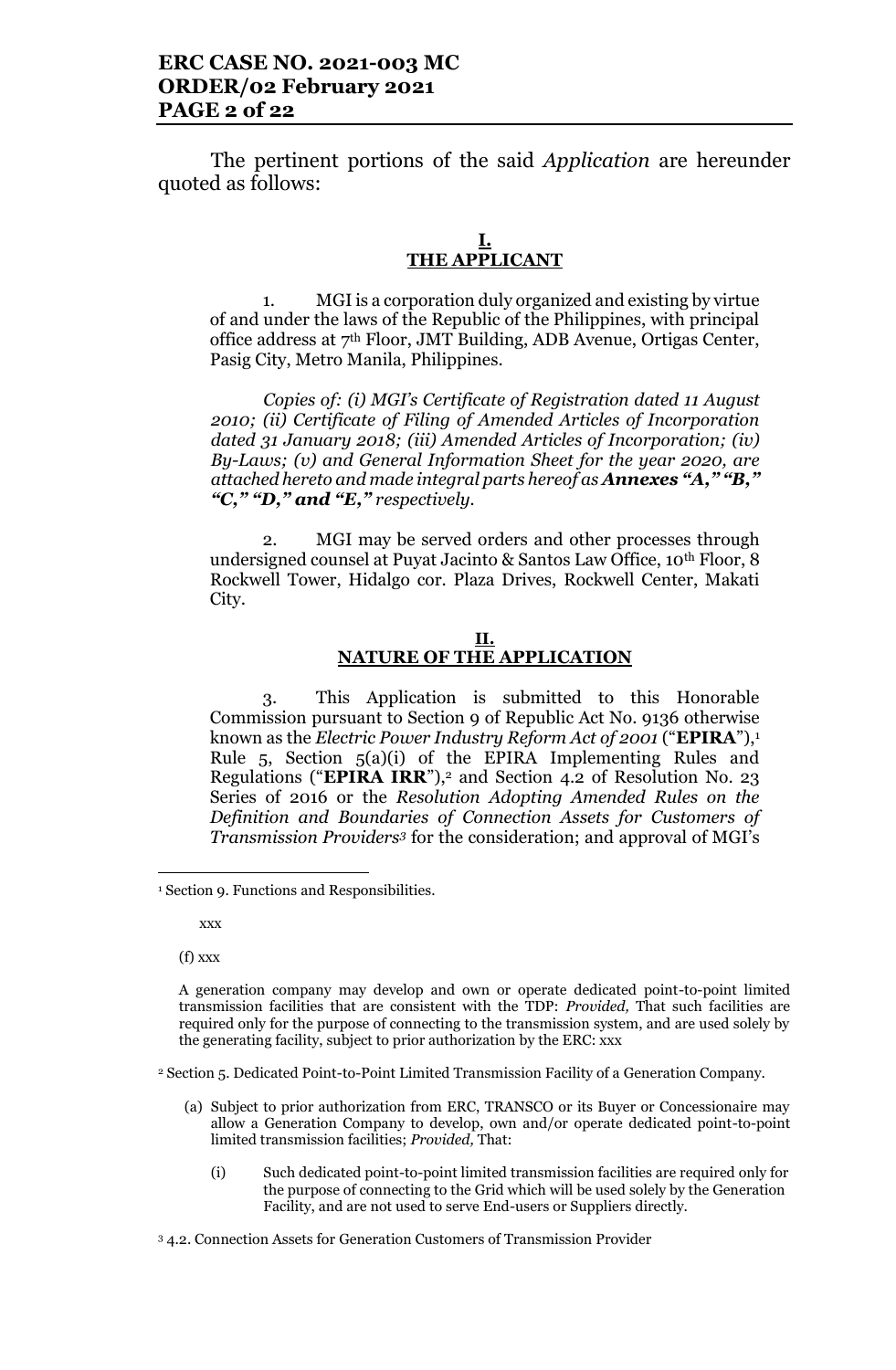proposed development, ownership, and operation of interconnection facilities which shall connect the approximately 32MW Maibarara Geothermal Power Plant ("**MGPP**") to the 69kV Makban-Calamba Line of the National Grid Corporation ("**NGCP**").

*A copy of the Secretary's Certificate dated 26 May 2020 authorizing the filing of the instant Application and appointing MGI's authorized representatives therefor is attached hereto and made an integral part hereof as Annex "F."*

4. MGI likewise seeks confirmation of the Makban-Calamba Line's reclassification to a transmission asset in view of the provisions under Section 9 of the EPIRA.<sup>4</sup>

5. On this note, and considering that the reliefs prayed for by MGI - namely:(i) the approval of its proposed connection to the 69kV Makban-Calamba Line; and (ii) confirmation that the 69kV Makban-Calamba Line has been reclassified as a transmission asset by operation of law for the reasons discussed in greater detail below – are inextricably linked, MGI respectfully submits that the consolidated nature of the instant *Application* will allow this Honorable Commission to resolve the submitted issues in the most efficient and practical manner possible.

### **III. STATEMENT OF FACTS**

6. MGI is owned by the following principal shareholders: (i) PetroGreen Energy Corporation ("**PGEC**"), which holds 65% of its outstanding capital stock; (ii) AC Energy Philippines, Inc. ("**ACEPI**"), formerly PHINMA Energy Corporation ("PEC"; now known as AC Energy Philippines, Inc.), which holds 25% of its outstanding capital stock; and (iii) PNOC Renewables Corporation, which holds 10% of its outstanding capital stock.

6.1. PGEC, for its part, is a subsidiary of Petroenergy Resources Corporation ("**PRC**"), with the latter owning 90% of the former's outstanding capital stock.

xxx

<sup>4</sup> Section 9. Functions and Responsibilities.

xxx

(f) xxx

Connection Assets for generation customers of Transmission Provider include those assets from the last Single Mechanical Connection of a User System or Equipment of a Generation Company, at its Connection Point, to the last Single Mechanical Connection which is not shared with another Customer within the Grid.

A Generation Company may develop and own or operate a dedicated point-to-point limited facilities provided, that such facilities are required only for the purpose of connecting to the transmission system, and are used solely by the generating facility, subject to prior authorization by the ERC.

xxx *Provided, further,* That in the event that such assets are required for competitive purposes, ownership of the same shall be transferred to the TRANSCO at a fair market price: *Provided, finally,* That in the case of disagreement on the fair market price, the ERC shall determine the fair market value of the asset.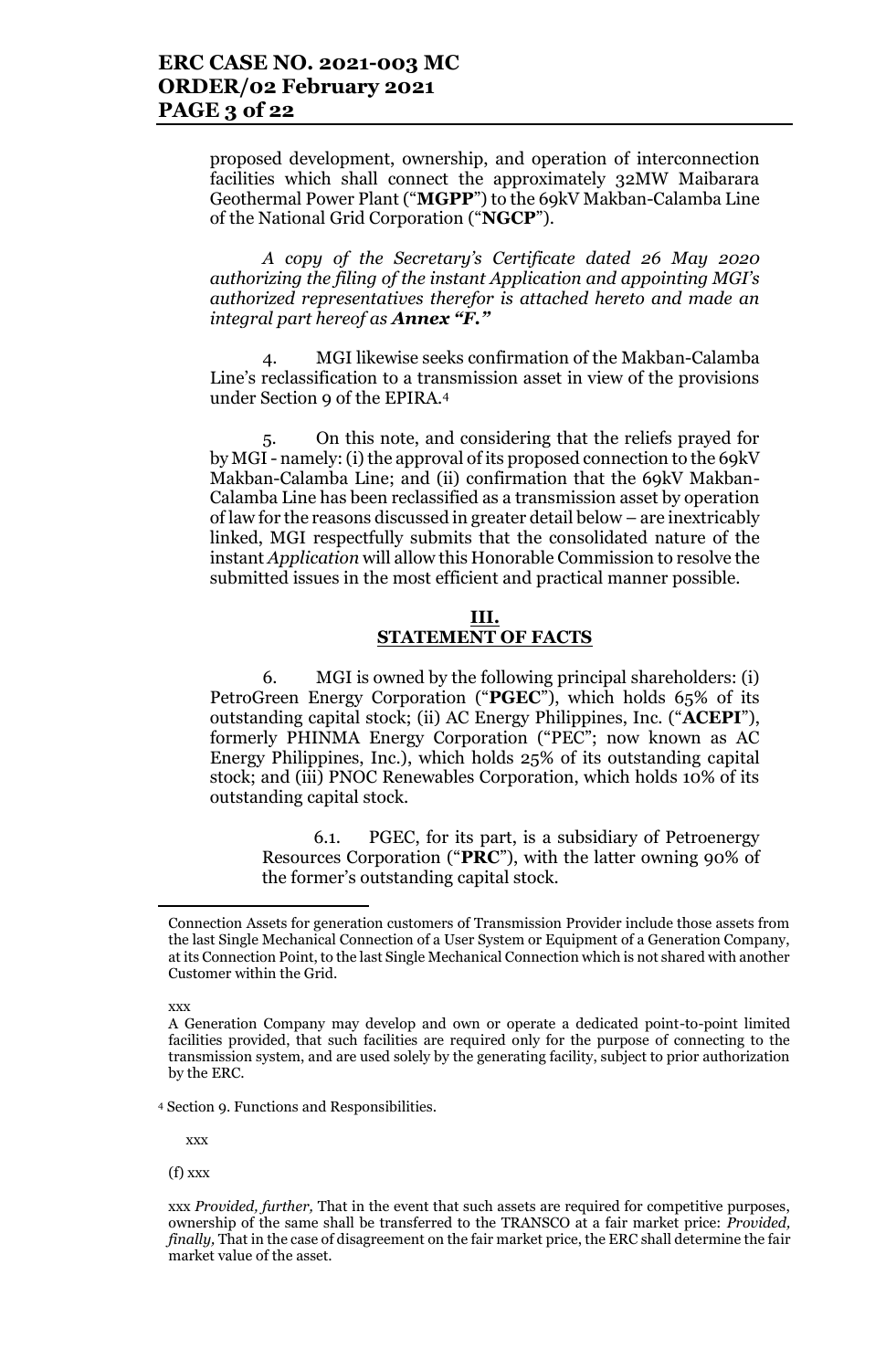7. PRC was the holder of Geothermal RE Energy Service Contract No. 2010-02-012 dated 1 February 2010 ("**GRESC**"), executed between the Republic of the Philippines, through the Department of Energy ("**DOE**") and PRC.

8. By virtue of the GRESC, PRC was granted the right to explore, develop and utilize the Geothermal Energy Resources within an area covering 1,599.80 hectares in Maibarara, Batangas/Laguna.<sup>5</sup>

*A copy of the GRESC in the name of PRC is hereto attached and made an integral part hereof as Annex "G."*

9. Sometime in 2010, PRC caused the assignment of the GRESC to MGI by virtue of a Deed of Assignment and Assumption where PRC assigned all of its rights, interests, and obligations under the Service Contract in favor of MGI.

10. On 27 September 2010, PRC wrote a letter to the DOE requesting for the approval of the assignment of the GRESC by PRC to MGI, which request was granted by the DOE on 05 January 2011.

A Certificate of Registration dated 05 January 2011 was thus issued by the DOE in the name of MGI.

*Copies of: (i) the Deed of Assignment and Assumption dated 27 September 2010; (ii) the letter to the DOE requesting approval of transfer of interest dated 27 September 2010; (iii) the DOE letter of approval of the transfer dated 5 January 2011; and (iv) the Certificate of Registration in the name of MGI dated 5 January 2011, are hereto attached and made integral parts hereof as Annexes "G-1," "G-2," "G-3," and "G-4" respectively.* 

11. On 11 November 2011, the DOE issued a Certificate of Commerciality in favor of MGI confirming the commercial viability of the MGPP.

*A copy of the Confirmation of Commerciality dated 11 November 2011 is hereto attached and made an integral part hereof as Annex "H."*

12. Moreover, and pursuant to the GRESC, MGI is engaged in the development, construction, operation and ownership of the MGPP, with an initial net capacity of 20MW for its first phase ("**MGPP1**"), which commenced commercial operations on 08 February 2014.

*Copies of: (i) the Project Rationale; (ii) Summary of relevant dates indicating the dates of construction, completion, commissioning and commercial operations of the Dedicated Facility Project and the MGPP; (iii) the Environmental Compliance Certificate issued by the Department of Environment and Natural Resources in favor of PRC for the MGPP and the Dedicated Facility Project; and (iv) the DENR* 

l

<sup>5</sup> GRESC, Section 2.8.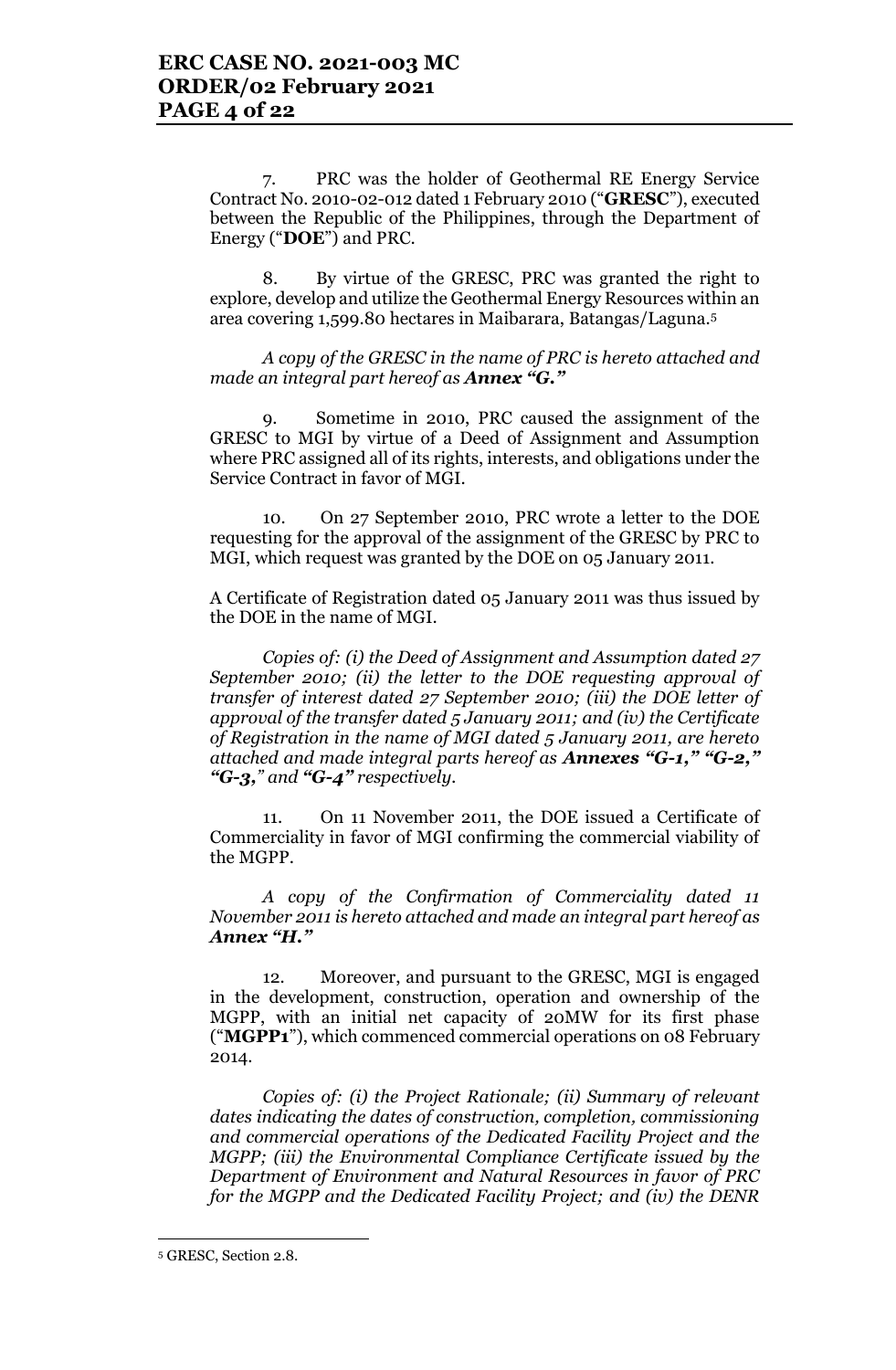*Letter acknowledging the change in proponent from PRC to MGI are attached hereto and made integral parts hereof as Annexes "I," "J," "K," and "K-1," respectively.*

13. In order to transmit the power that the MGPP1 generates to the Luzon grid at the start of its commercial operations date, MGI filed an Application with the Honorable Commission docketed as ERC Case No. 2013-051 MC and entitled as *In the Matter of the Application for Authority to Develop, Own and Operate Dedicated Point-to-Point Facilities to Connect to the Distribution System of Manila Electric Company (MERALCO), with Prayer for Provisional Authority* ("**Original P2P Application**").

13.1. Under the Original P2P Application, MGI proposed an interconnection scheme that consisted of a 6 kilometer line from MGPP's switchyard to MERALCO's distribution system through its existing 115kV line in Calamba, Laguna ("**MERALCO Interconnection**").

13.2. At this juncture, MGI underscored that a connection to NGCP's Makban 69 kV Substation was initially considered under the Original P2P Application. However, it was found not to be practical due to the geographical and legal constraints that, in turn, would entail significant additional costs and delay if such course of action is pursued.

13.3. Apart from the considerable distance between MGI's facilities and the nearest NGCP Substation at Makban, which entails the construction of an 11 to 14.1 km, single-circuit 69kV line, the complications arising from obtaining the corresponding rights-of-way would impose both legal and financial burdens that are infeasible and disproportionate to MGI's objectives.

13.4. Pursuant to such proposed interconnection scheme, MGI and MERALCO entered into an Interconnection Agreement for the physical interconnection of the generation and connection facilities of MGPP to MERALCO's distribution system.

13.5. On 30 September 2013, the Honorable Commission approved the Original P2P Application.

14. MGI then proceeded with the expansion of MGPP by developing the 12MW Maibarara Geothermal Power Project – Phase 2 ("**MGPP2**"), which commenced commercial operations on 30 April 2018. To save capital costs, the MGPP2 uses the existing dedicated transmission facility of MGPP1 in transmitting its generated power to the Luzon grid.

15. On 21 September 2015 the DOE issued a Certificate of Commerciality in favor of MGI confirming the commercial viability of the MGPP2.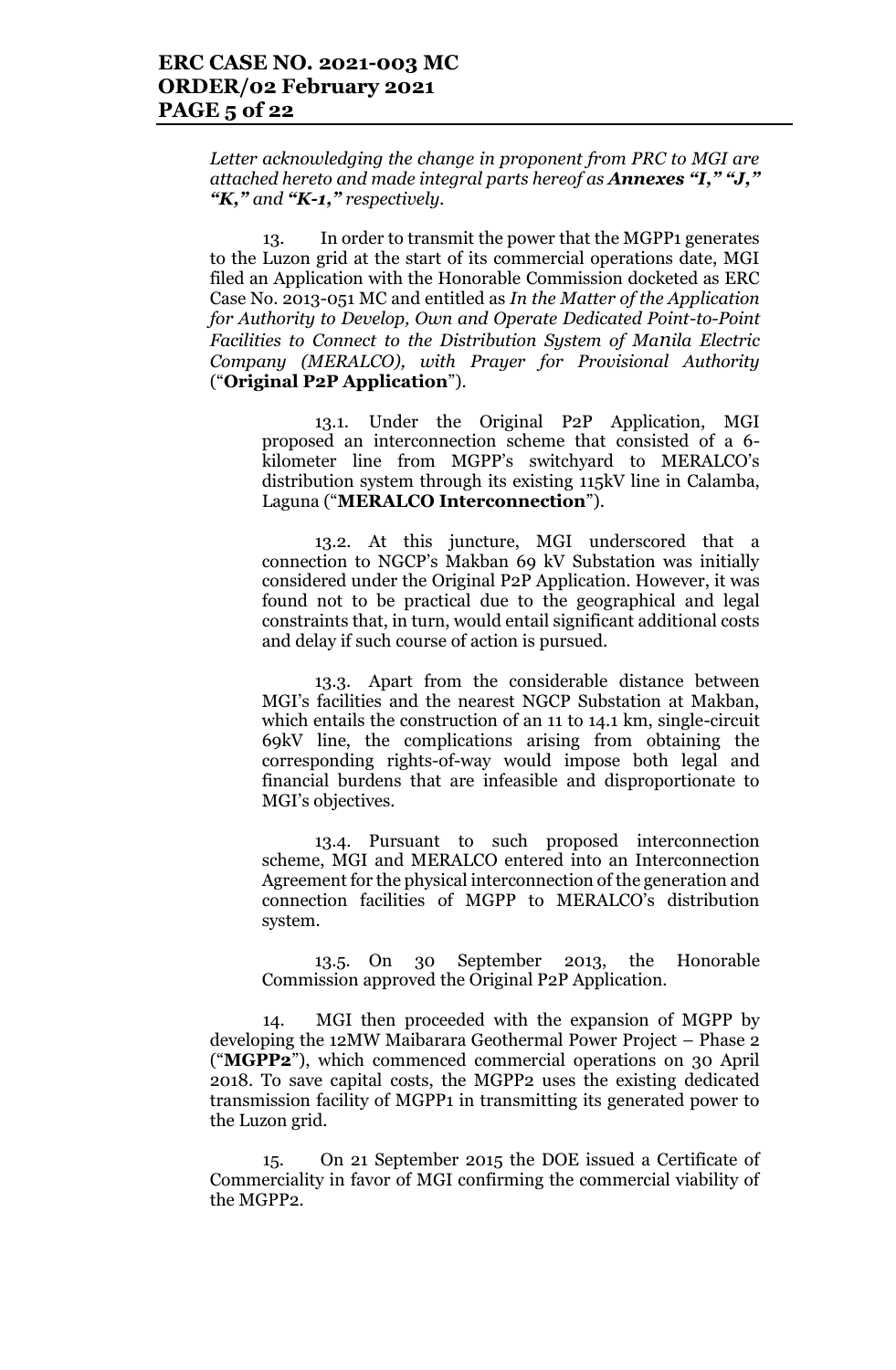*A copy of the Confirmation of Commerciality dated 21 September 2015 is hereto attached and made an integral part hereof as Annex "L."*

16. However, pursuant to certain economic considerations and after numerous discussions with NGCP, MGI seeks to transfer its connection to the Makban-Calamba Line, which entails the utilization of its existing 69kV line and the construction of a 70MVA 69/115kV step-down transformer at the connection point (the **"Dedicated Facility Project"**).

17. The Dedicated Facility Project is expected to be completed by 15 September 2020 to accommodate MGPP's current capacity of 32MW, with plans of further expanding its capacity to 60MW in 2023.

*Copies of: (i) the Project Description; (ii) the Detailed Single Line Diagram of the Dedicated Facility Project; and (iii) Simplified Single Line Diagram of the Dedicated Facility Project are attached hereto and made integral parts hereof as Annexes "M", "N," and "N-1" respectively.* 

> 17.1. The estimated cost of the construction of the Dedicated Facility Project is PhP146,500,000.00 with the following major cost components:

| <b>Description of Work</b>                 | <b>Contract Cost (Php)</b> |
|--------------------------------------------|----------------------------|
| HV Equipments (Brand: ABB)                 | 88,248,514.00              |
| Design, fabrication, supply, installation, | 12,505,200.00              |
| testing and commissioning of panel         |                            |
| Civil works                                | 10,200,000.00              |
| Mechanical and other electrical works      | 11,831,286.00              |
| General requirement and others             | 12,648,000.00              |
| RTU/SCADA/Telecom System                   | 11,067,000.00              |
| <b>TOTAL</b>                               | 146,500,000.00             |

*Copies of: (i) the detailed breakdown of the Dedicated Facility Project Cost Estimate dated 12 August 2020; and (ii) Demand-Supply Scenario are attached hereto and made integral parts hereof as Annexes "O" and "P," respectively.*

17.2. The Dedicated Facility Project will be exclusively funded by MGI and will, therefore, not impact any regulated charges.

18. With the existing MERALCO interconnection, the MGPP is classified as an Embedded Generating Plant under the Open Access Transmission Service Rules ("**OATS Rules**"), hence, has been charged with the following NGCP transmission fees for Service Operator ("**SO**") Charges and Ancillary Service ("**AS**") Charges in accordance with NGCP's interpretation and application of the OATS Rules:<sup>6</sup>

 $\overline{a}$ 

<sup>6</sup> On 10 August 2018, MGI filed a *Petition for Dispute Resolution with Motion for Issuance of a Cease and Desist Order* against NGCP contesting the billing determinant used in computing the SO and AS Charges billed against MGI.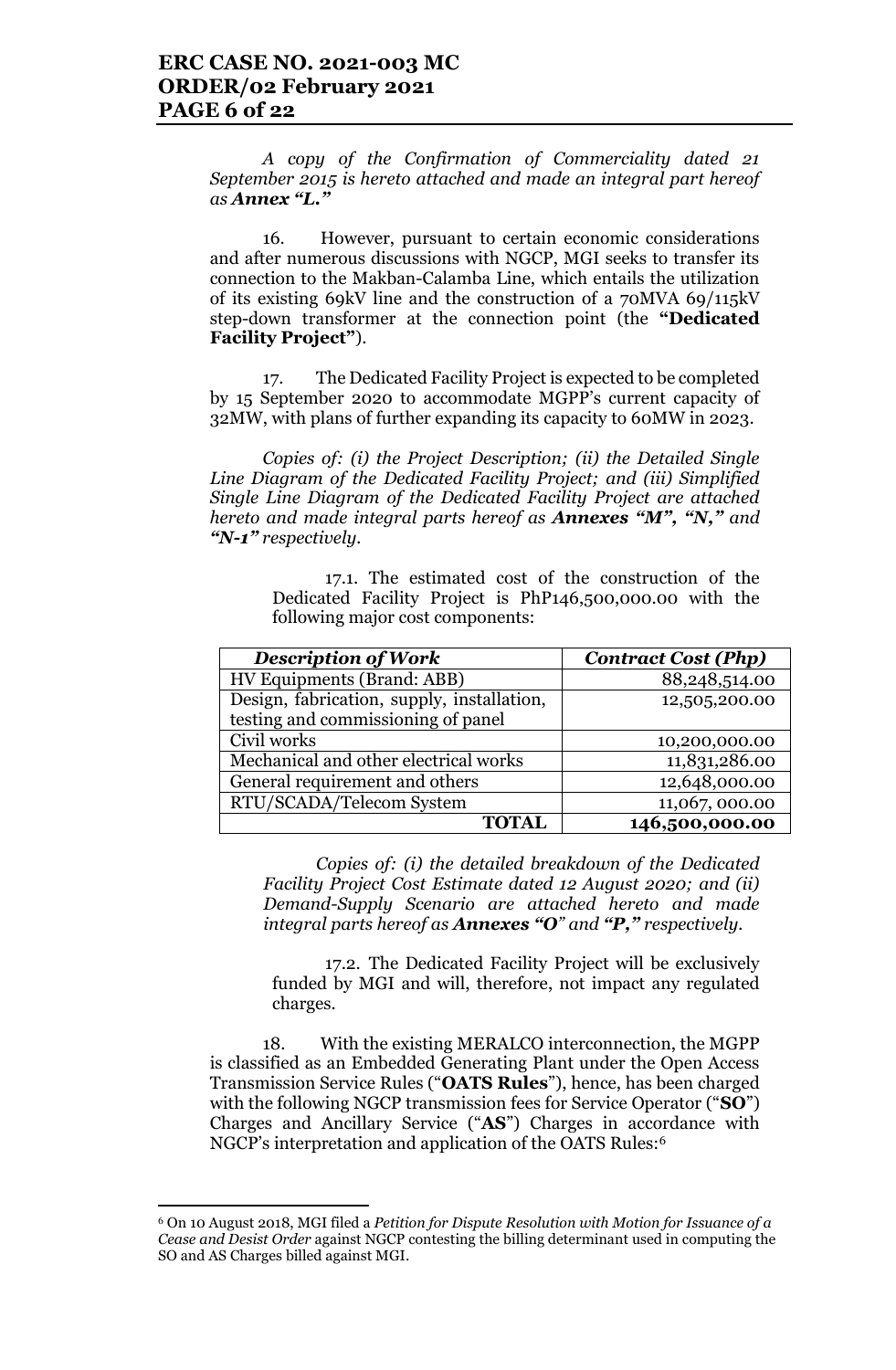# **ERC CASE NO. 2021-003 MC ORDER/02 February 2021 PAGE 7 of 22**

|                               |                             | <b>Current Billing</b><br>(as embedded generator)<br>(in PHP) |                |
|-------------------------------|-----------------------------|---------------------------------------------------------------|----------------|
| 2019                          | Total $(M1+M2)$<br>(in PHP) | $\mathbf{M}\mathbf{1}$                                        | M <sub>2</sub> |
| January                       | 5,025,840.76                | 3,194,994.01                                                  | 1,830,845.25   |
| February                      | 5,311,043.08                | 3,363,386.72                                                  | 1,947,657.31   |
| March                         | 5,402,687.45                | 3,437,002.97                                                  | 1,965,683.28   |
| April                         | 6,223,494.89                | 3,966,469.84                                                  | 2,257,028.20   |
| May                           | 5,015,988.12                | 3,191,369.38                                                  | 1,824,619.11   |
| June                          | 4,633,067.69                | 2,915,599.54                                                  | 1,717,470.22   |
| July                          | 4,143,959.25                | 2,605,445.56                                                  | 1,538,511.46   |
| August                        | 4,307,787.74                | 2,710,792.82                                                  | 1,596,993.07   |
| September                     | 4,579,973.34                | 2,884,808.04                                                  | 1,695,163.55   |
| October                       | 3,488,962.00                | 2,194,893.99                                                  | 1,294,069.75   |
| November                      | 4,737,088.58                | 2,976,761.40                                                  | 1,760,327.04   |
| December                      | 3,301,278.79                | 2,082,388.34                                                  | 1,218,888.97   |
| <b>Total</b>                  | 56, 171, 171.69             | 35,523,912.61                                                 | 20,647,257.21  |
|                               |                             |                                                               |                |
| <b>Monthly</b><br>Ave., Total | 4,680,930.97                | 2,960,326.05                                                  | 1,720,604.77   |

19. Should the Honorable Commission approve this instant Application, the MGPP would then be classified as a Directly Connected Generating Plant by reason of its direct connection to the Makban-Calamba Line, which would result to a clear determination of the billing determinant to be used by NGCP in computing for the SO and AS Charges to be imposed and therefore significantly reducing the NGCP transmission fees, henceforth:

|                               |                             | <b>Billing Simulation</b><br>(as directly connected generator)<br>(in PHP) |               |
|-------------------------------|-----------------------------|----------------------------------------------------------------------------|---------------|
| 2019                          | Total $(M1+M2)$<br>(in PHP) | M <sub>1</sub>                                                             | $\mathbf{M2}$ |
| January                       | 59,904.34                   | 51,975.65                                                                  | 7,928.69      |
| February                      | 117,585.14                  | 106,689.02                                                                 | 7,928.69      |
| March                         | 45,757.62                   | 7,987.12                                                                   | 36,905.27     |
| April                         | 15,857.39                   | 7,928.69                                                                   | 7,928.69      |
| May                           | 101,377.08                  | 45,717.61                                                                  | 53,442.62     |
| June                          | 27,125.68                   | 7,928.69                                                                   | 8,065.04      |
| July                          | 40,511.24                   | 31,700.59                                                                  | 8,127.91      |
| August                        | 100,764.85                  | 75,620.68                                                                  | 22,784.27     |
| September                     | 15,857.39                   | 7,928.69                                                                   | 7,928.69      |
| October                       | 57,961.25                   | 30,534.38                                                                  | 29,487.99     |
| November                      | 25,884.66                   | 17,563.76                                                                  | 7,928.69      |
| December                      | 15,857.39                   | 7,928.69                                                                   | 7,928.69      |
| Total                         | 624,444.01                  | 399,593.58                                                                 | 206,385.25    |
| <b>Monthly</b><br>Ave., Total | 52,037.00                   | 33,299.46                                                                  | 17,198.77     |

20. Upon discussions with the NGCP of MGI's intended connection transfer to the Makban-Calamba Line, MGI was required to build the Dedicated Facility Project within a 500-meter line distance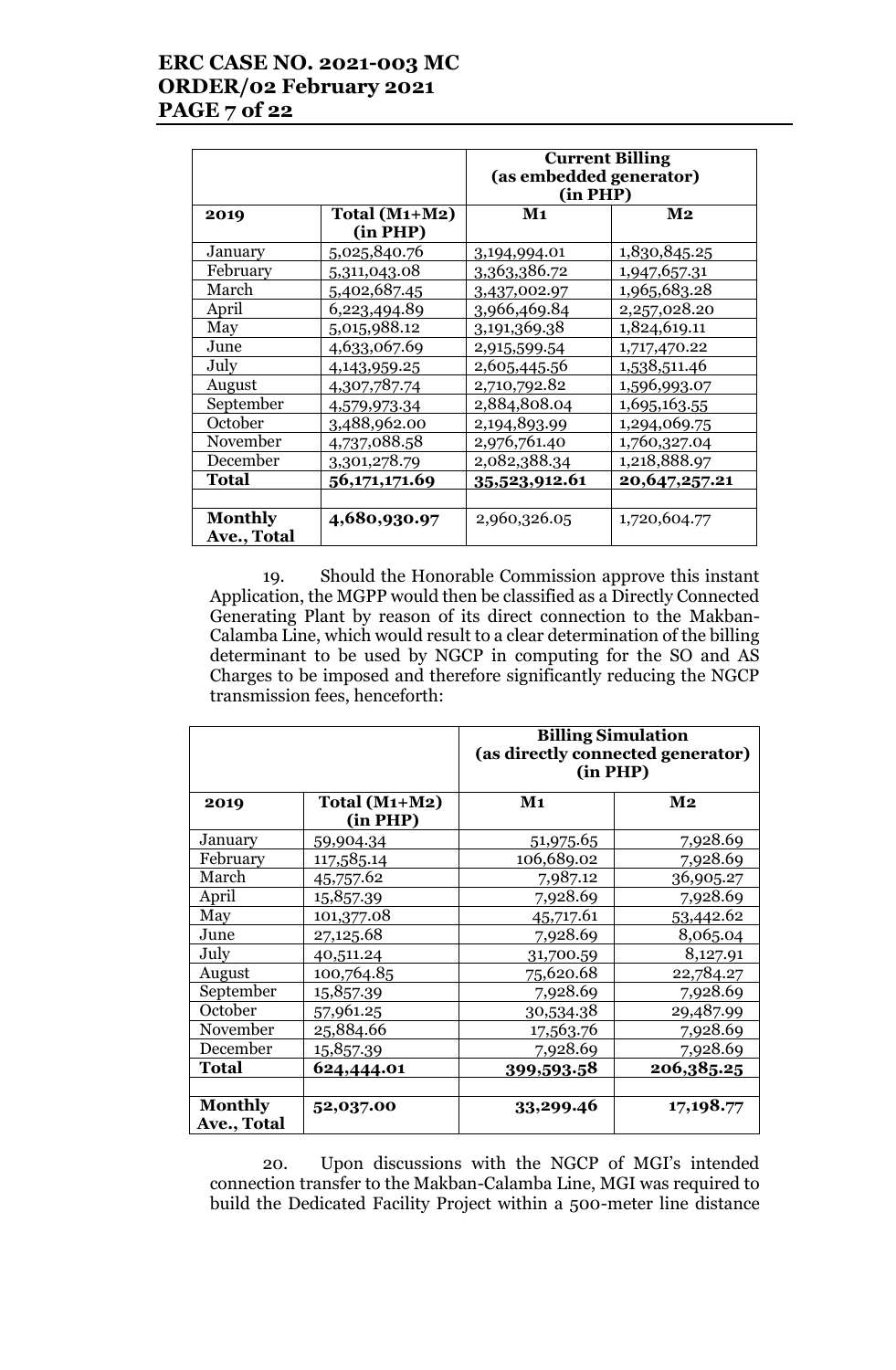from the connection point in compliance with GCR 4.6.1.4 of the Philippine Grid Code.<sup>7</sup>

20.1. For this purpose, Section 4.6.1.4 of the Grid Connection Requirements prescribed by the Philippine Grid Code expressly states:

> If the line between the Connection Point and the substation of the Distribution Utility (or other Grid User) is greater than 500 meters (m), a Circuit Breaker of appropriate rating shall be provided at the Connection Point. However, a line equal to or less than 500 m between Connection Point and substation of the Distribution Utility (or other Grid User) shall at least be provided with Disconnect Switch.

20.2. The Honorable Commission has consistently allowed applicants to explore and pursue courses of action that are more viable in the context of facts and circumstances attendant to each application.<sup>8</sup>

21. After a thorough review of its interconnection options, MGI has found that connecting to the Luzon Grid via the Dedicated Facility Project is the most cost-effective and viable option, giving MGI an average monthly savings of PhP4,628,893.97 for NGCP transmission fees. Further, the same will also eliminate MERALCO's wheeling charges, which is being paid by MGPP's sole off-taker, ACEPI.

Pursuant to the foregoing, MGI, on 19 July 2019, sent an official notice of its intention to transfer its current interconnection from MERALCO's distribution system to the Makban-Calamba Line.

*A copy of MGI's letter-notice to MERALCO dated 19 July 2019 is attached hereto and made an integral part hereof as Annex "Q."*

23. On 18 May 2020, MGI received a letter from MERALCO dated 14 May 2020 regarding its intention to transfer the connection point of its facilities to the 69kV Makban-Calamba Line. Despite flagging several potential legal, technical, and commercial issues, MERALCO assured MGI that it would not oppose the intended transfer.

*A copy MERALCO letter dated 14 May 2020 is attached hereto and made an integral part hereof as Annex "R."*

24. The Dedicated Facility Project shall be constructed by Philcantech Enterprises as the contractor of MGI.

l

<sup>7</sup> GCR 4.6.1.4 If the line between the Connection Point and the substation of the Distribution Utility (or other Grid User) is greater than 500 meters (m), a Circuit Breaker of appropriate rating shall be provided at the Connection Point. However, a line equal to or less than 500 m between Connection Point and substation of the Distribution Utility (or other Grid User) shall at least be provided with Disconnect Switch. (Please refer the connections to the single line diagram shown in **Appendix 5**)

<sup>8</sup> *See* the *Decision* dated 30 September for *In the Matter of the Application for Authority to Develop, Own and Operate Dedicated Point-to-Point Facilities to Connect to the Distribution System of Manila Electric Company (MERALCO), with Prayer for Provisional Authority* (ERC Case No. 2013-051-MC).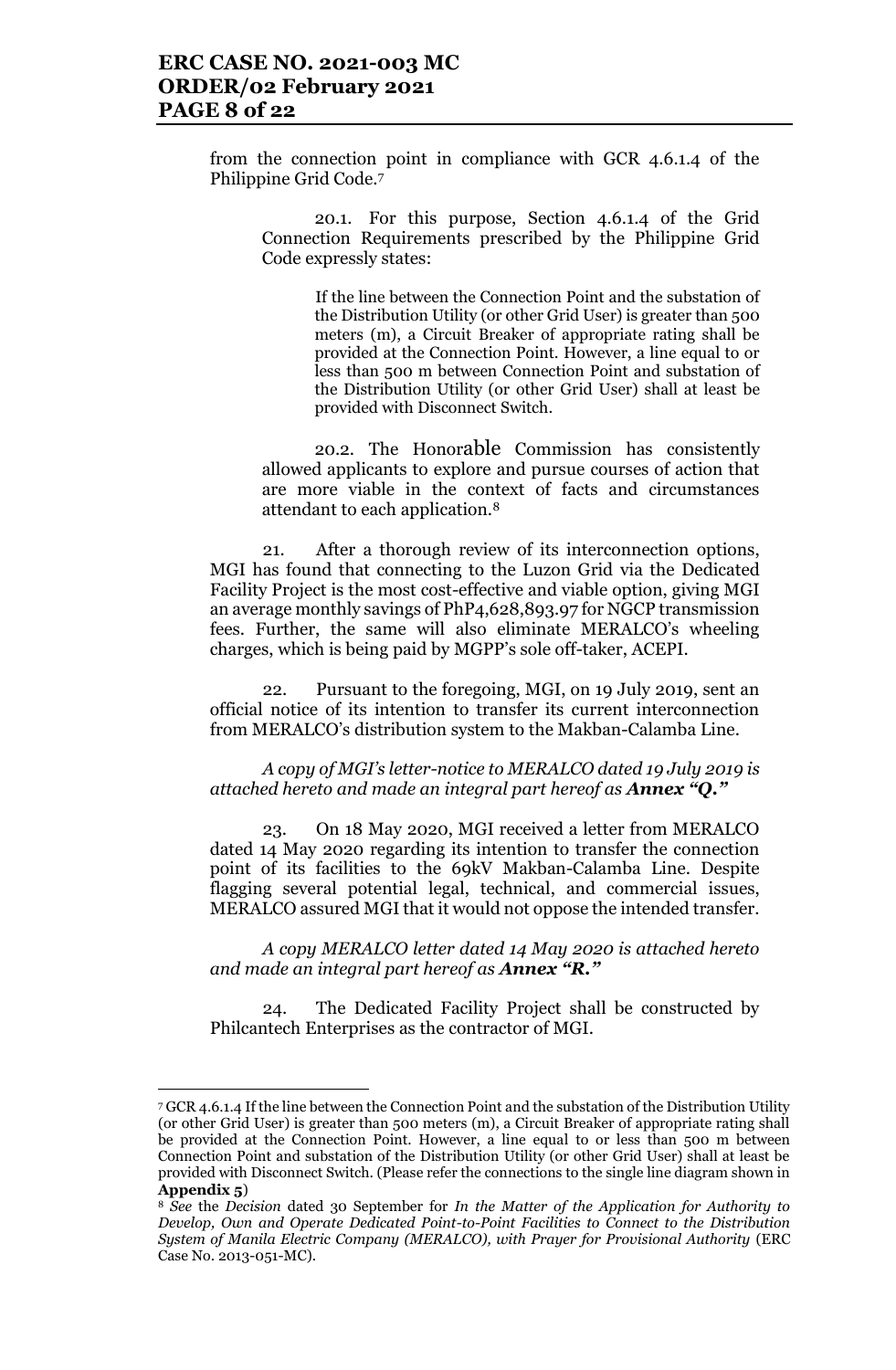*Copies of: (i) the Conceptual Engineering Design and Drawing; (ii) the Substation Section View; (iii) the Gantt Chart for the construction of the Dedicated Facility Project; (iv) Company Profile of Philcantech Enterprises; (v) and matrix of ongoing and completed projects are attached hereto and made integral parts hereof as Annexes "S," "S-1," "T," "U" and "U-1," respectively.*

25. On 7 November 2019, the NGCP performed a System Impact Study ("**SIS**") to determine the impact of connecting the MGPP to the Luzon Grid. The connection of MGPP to the Luzon Grid through the Dedicated Facility Project was found to be technically feasible.

*Copies of: (i) the SIS; and (ii) the NGCP's SIS Final Review Report dated 7 November 2019 are attached hereto and made integral parts hereof as Annexes "V" and "V-1," respectively.* 

26. MGI also conducted a Facilities Study ("*Facilities Study*") to ensure that: (i) the equipment to be installed will satisfy the recommendation of the NGCP's SIS; (ii) the Dedicated Facility Project complies with the provisions of the Philippine Grid Code.

*Copies of: (i) the Facilities Study; and (ii) NGCP's Review Report on the Facilities Study dated 22 May 2020 are attached hereto and made integral parts hereof as Annexes "W" and "W-1," respectively.* 

27. In a Letter dated 19 June 2020, NGCP confirmed the inclusion of the MGPP in the **2020-2040** Transmission Development Plan Final Report.

*A copy of the Letter from NGCP dated 19 June 2020 is attached hereto and made an integral part hereof as Annex "X."*

28. NGCP and MGI are currently in the process of finalizing the terms of their Connection Agreement for the interconnection of the MGPP to the Luzon Grid through the Dedicated Facility Project.

*A copy of NGCP Certification dated 16 June 2020 attesting to the fact that MGI and NG[C]P are in the process of negotiating and finalizing the terms of the Connection Agreement is hereto made an integral part hereof as Annex "Y."*

29. In light of the foregoing, MGI respectfully seeks the confirmation and approval of this Honorable Commission that the Dedicated Facility Project is the most viable option for the MGPP to connect to the Luzon Grid.

30. Upon completion of the Dedicated Facility Project, the operations, service, and maintenance (O&M) services of the Dedicated Facility Project shall be undertaken by the NGCP.

*Copies of: (i) Letter from MGI dated 23 June 2020 confirming that MGI intends to avail of NGCP's services for the operations, service, and maintenance of the Dedicated Facility Project; and (ii) the NGCP's email dated 24 June 2020 acknowledging receipt of the same are*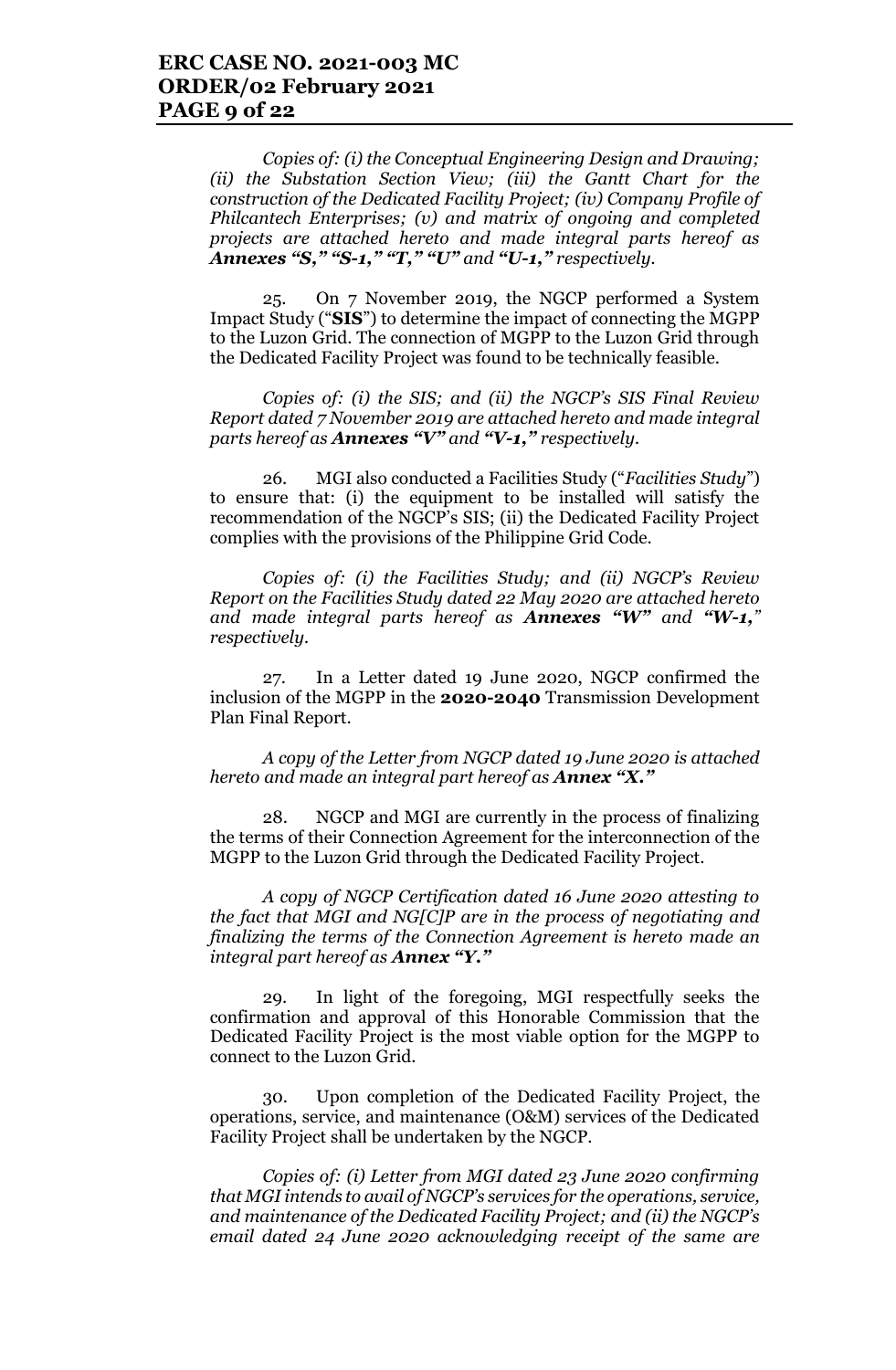*hereto attached and made an integral parts hereof as Annex "Z" and "Z-1", respectively.* 

31. As of date, MGI has secured or is in the process of securing the necessary permits, licenses and authority from the appropriate regulatory agencies for the Dedicated Facility Project.

*A copy of the sworn statement of MGI's authorized representative dated 26 June 2020, attesting to the fact that MGI obtained all the necessary permits from all concerned agencies that may have an interest in the Dedicated Facility Project is hereto attached and made an integral part hereof as Annex "AA."*

#### **IV. ALLEGATION IN SUPPORT OF PRAYER FOR CONFIRMATION OF RECLASSIFICATION**

32. One of the most notable issues raised by MERALCO in its letter dated 14 May 2020 pertains to the proper classification of the Makban-Calamba 69kV line. In MERALCO's letter, it raised:

On the legal side, the portion of NGCP Makban-Calamba 69kV line with 8.8-kilometer circuit-length from the tapping point of First Industrial Townership Utilities of NGCP's Calamba substation where MGI is proposing to transfer is part of the various subtransmission assets under STA-Batch 2 sold by the National Transmission Corporation ("TransCo") to MERALCO**. The Contract to Sell between TransCo and MERALCO for the STA-Batch 2 assets were already approved by the Energy Regulatory Commission, MERALCO and TransCo are currently finalizing the divestment of these areas to MERALCO**. [Emphasis supplied.]

33. In view of such issue raised, MGI reviewed the various publicly available documents relating to such transfer and raises the same to the Honorable Commission for evaluation.

34. On 3 December 2009, the National Transmission Corporation ("**TRANSCO**") and MERALCO filed a joint application for approval of the sale of various subtransmission lines/assets of TRANSCO within the franchise area of MERALCO pursuant to Section 8 of the EPIRA as well as the provisions of the *Guidelines to the Sale and Transfer of the TransCo's Subtransmission Assets and Franchising of Qualified Consortiums.* 

35. On 6 March 2012, the Honorable Commission approved the sale of various subtransmission lines/assets of TRANSCO within the franchise area of MERALCO through its *Decision* dated 6 March 2012 for ERC Case No. 2009-174 RC (the "**Subject Decision**"). The Subject Decision included the sale of the Makban-Calamba 69kV Line to which MGI – by virtue of the instant *Application* – proposes to connect the MGPP through the Dedicated Facility Project.

36. In view of the current function of the Makban-Calamba Line, MGI respectfully submits that the same should be reclassified into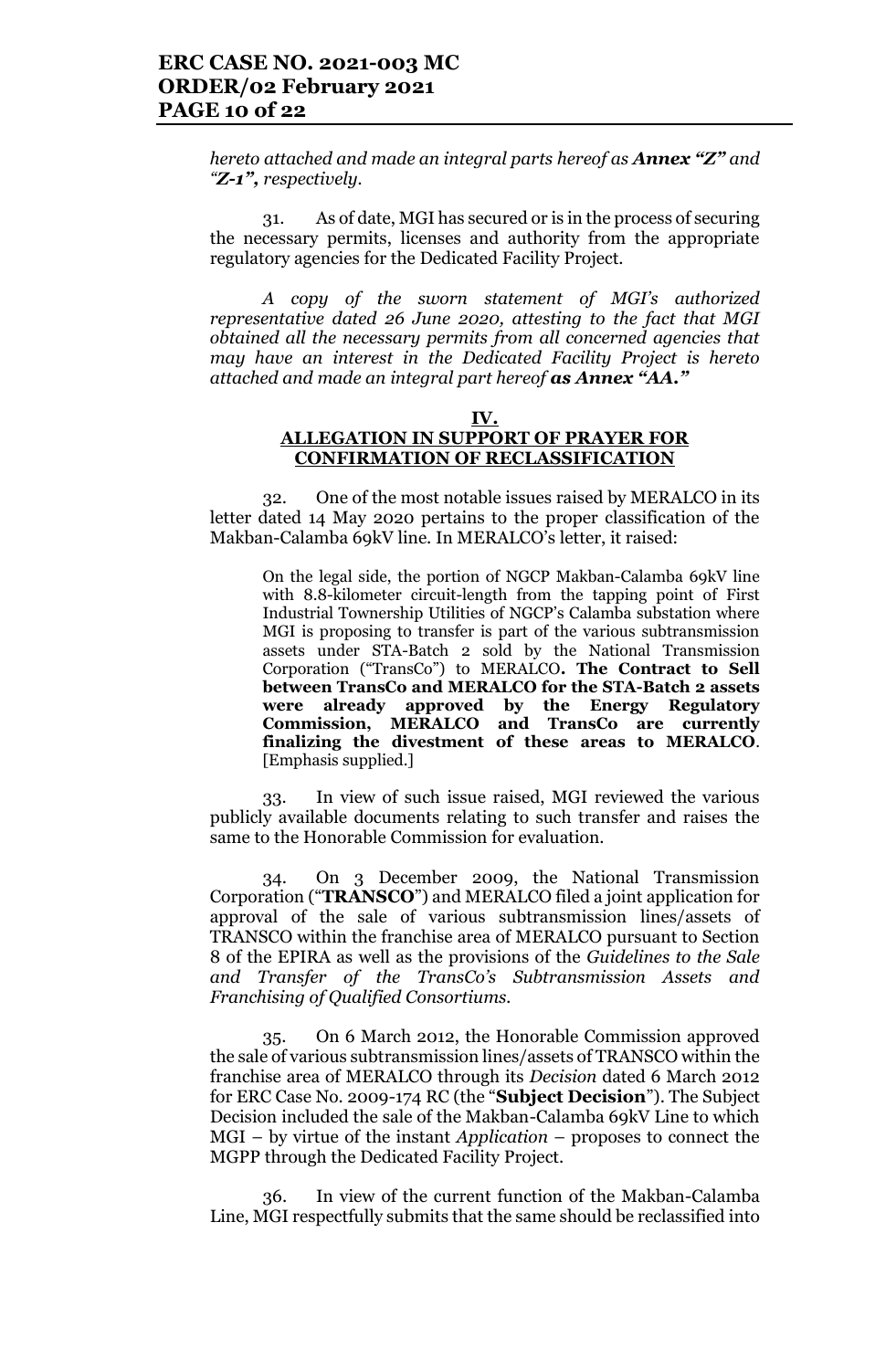a transmission asset in accordance with the relevant law and regulations.

36.1. Under ERC Resolution No. 15, series of 2011 otherwise known as the *Amended Rules for the Approval of the Sale and Transfer of TransCo's Subtransmission Assets and the Acquisition by Qualified Consortiums* ("**ERC Resolution No. 15**"), subtransmission and transmission assets shall be classified based on their technical and functional criteria specified under Section 2 of the ERC Resolution.

> **Section 2. Technical and Functional Criteria** – The assets shall be classified based on the technical and functional criteria enumerated in Sections 4 and 6, Rule 6, Part II of the IRR of the Act, including, but not necessarily limited to, the following:

#### a) **Directly Connected Generators**

Lines, power transformers and other assets held by TransCo or NGCP, which allow the transmission of electricity to a grid from one or more directly connected generators shall be classified as transmission assets.

#### b) **Directly Connected End-Users**

Radial lines, power transformers, related protection equipment, control systems and other assets held by TransCo or NGCP which directly connect an end-user or group of endusers to a grid and are exclusively dedicated to the service of that end-user or group of end-users shall be classified as subtransmission assets.

#### c) **Directly Connected Load-End Substation**

Radial lines, power transformers, related protection equipment at the secondary of the power transformers and other assets held by TransCo or NGCP which directly connect a load-end substation of one or more distribution utilities to a grid but no directly connected generators shall be classified as subtransmission assets.

Dedicated point-to-point limited facilities of a generation company or connection assets for generators are not classified as subtransmission assets.

36.2. Currently, the following entities are connected to the Makban-Calamba 69kV Line:

|                | NCGP MAKBAN/BAY Substation - NGCP CALAMBA |               |            |                |
|----------------|-------------------------------------------|---------------|------------|----------------|
|                | Substation 69kV TL                        |               |            |                |
|                | <b>LOAD CUSTOMER</b>                      | <b>RATING</b> |            | <b>REMARKS</b> |
|                | <b>MECO CUSTOMER</b>                      |               |            |                |
|                | MEGAPACK (STO                             | 10            | <b>MVA</b> |                |
|                | <b>TOMAS PAPER)</b>                       |               |            |                |
| $\overline{2}$ | FITUI (PHILTOWN)                          | 10            | <b>MVA</b> |                |
| 3              | <b>INGASCO</b>                            | 20            | <b>MVA</b> |                |
|                | <b>BATELEC 2 AOR</b>                      |               |            |                |
|                | TALAGA S/S                                | 20            | <b>MVA</b> |                |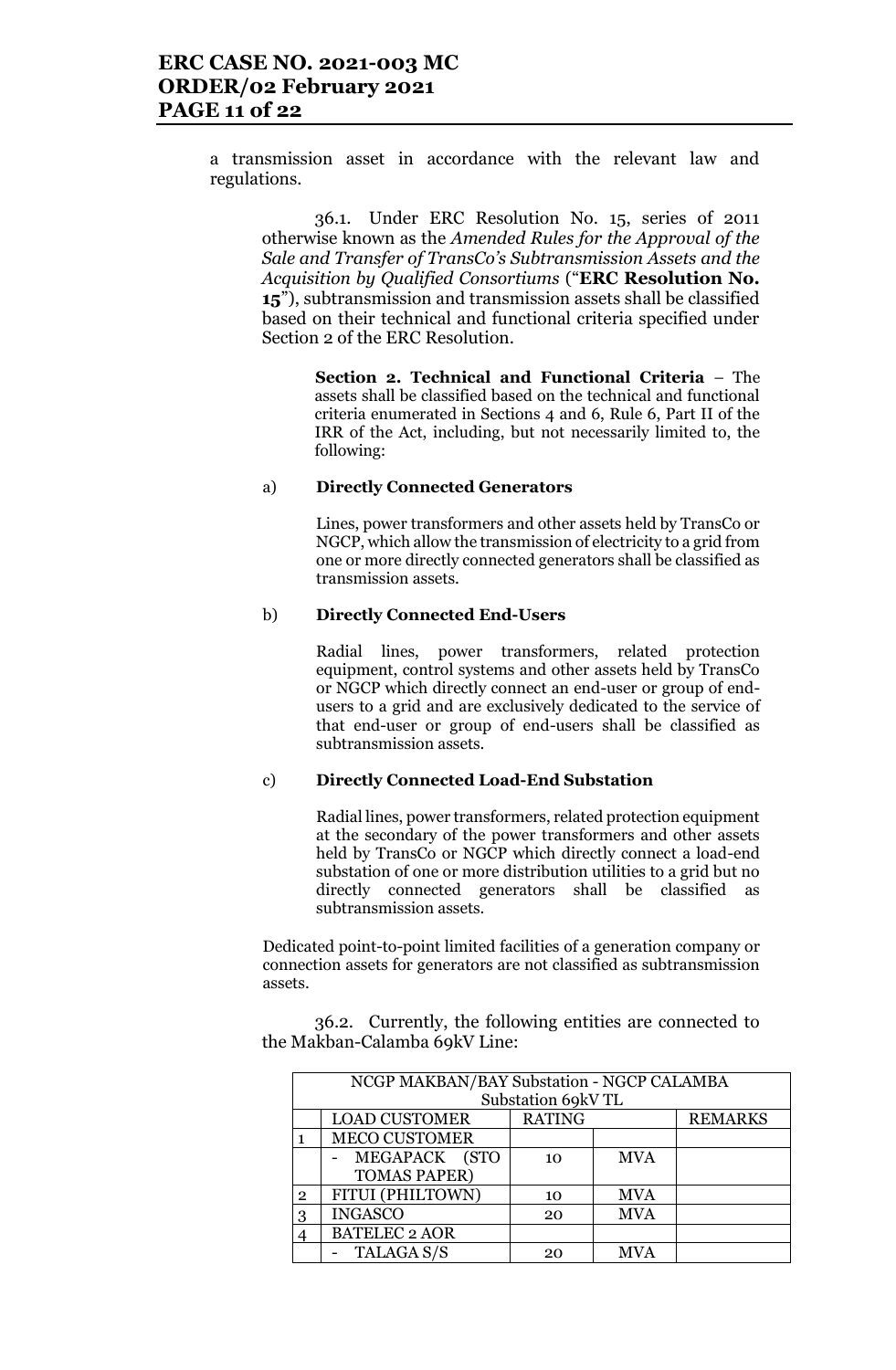## **ERC CASE NO. 2021-003 MC ORDER/02 February 2021 PAGE 12 of 22**

| - LAUREL S/S      | 10   | <b>MVA</b> |           |
|-------------------|------|------------|-----------|
| <b>TANAUAN</b>    | 10   | <b>MVA</b> |           |
| <b>FLEXOPAK</b>   | 2.5  | <b>MVA</b> |           |
| <b>MALVAR S/S</b> | 10   | <b>MVA</b> |           |
| <b>CDO</b>        |      |            | Could not |
|                   |      |            | find in   |
|                   |      |            | NGCP data |
| <b>TOTAL</b>      | 92.5 | <b>MVA</b> |           |

36.3. Further, the Limaland substation is likewise connected to the Makban-Calamba 69kV Line simultaneously with the NGCP Batangas Substation for purposes of load shifting.

| NGCP BATANGAS Substation - LIMALAND Substation 69kV TL |               |            |                |
|--------------------------------------------------------|---------------|------------|----------------|
| <b>LOAD CUSTOMER</b>                                   | <b>RATING</b> |            | <b>REMARKS</b> |
| LIMALAND.                                              | 50            | <b>MVA</b> |                |
| <b>TOTAL</b>                                           | 50            | <b>MVA</b> |                |

*A copy of the detailed Single Line Diagram showing all entities connected to the Makban-Calamba 69kV Line is attached hereto and made an integral part hereof as Annex "BB."*

36.4. As to the functional criteria, the Makban-Calamba Line should be classified as a transmission asset.

36.5. In addition, Rule 6, Section 4 of the EPIRA IRR provides the technical and functional criteria in determining subtransmission and transmission assets.

#### **Section 4. Separation Between Transmission and Substransmission**.

The ERC shall set the standards of the transmission voltages and other factors that shall distinguish transmission assets from Subtransmission Assets. Towards this end, ERC shall issue appropriate guidelines to distinguish between these categories of assets according to voltage level and function. The ERC shall take into account the objective of allowing nondiscriminatory Open Access to the transmission and Substransmission Systems.

The technical and functional criteria to be considered in distinguishing transmission assets from Subtransmission Assets shall include, but not limited to:

- (a) Subtransmission Assets are normally in close proximity to retail customers;
- (b) Subtransmission Assets are primarily radial in character;
- (c) Power flows into Subtransmission Assets; it rarely, if ever, flows out;
- (d) When power enters Subtransmission Assets, it is not recognized or transported on to some other market;
- (e) Power entering Subtransmission Assets is consumed in a comparatively restricted geographic area;
- (f) Meters are based at the interface of transmission and Subtransmission Assets to measure flows into the Subtransmission Assets; and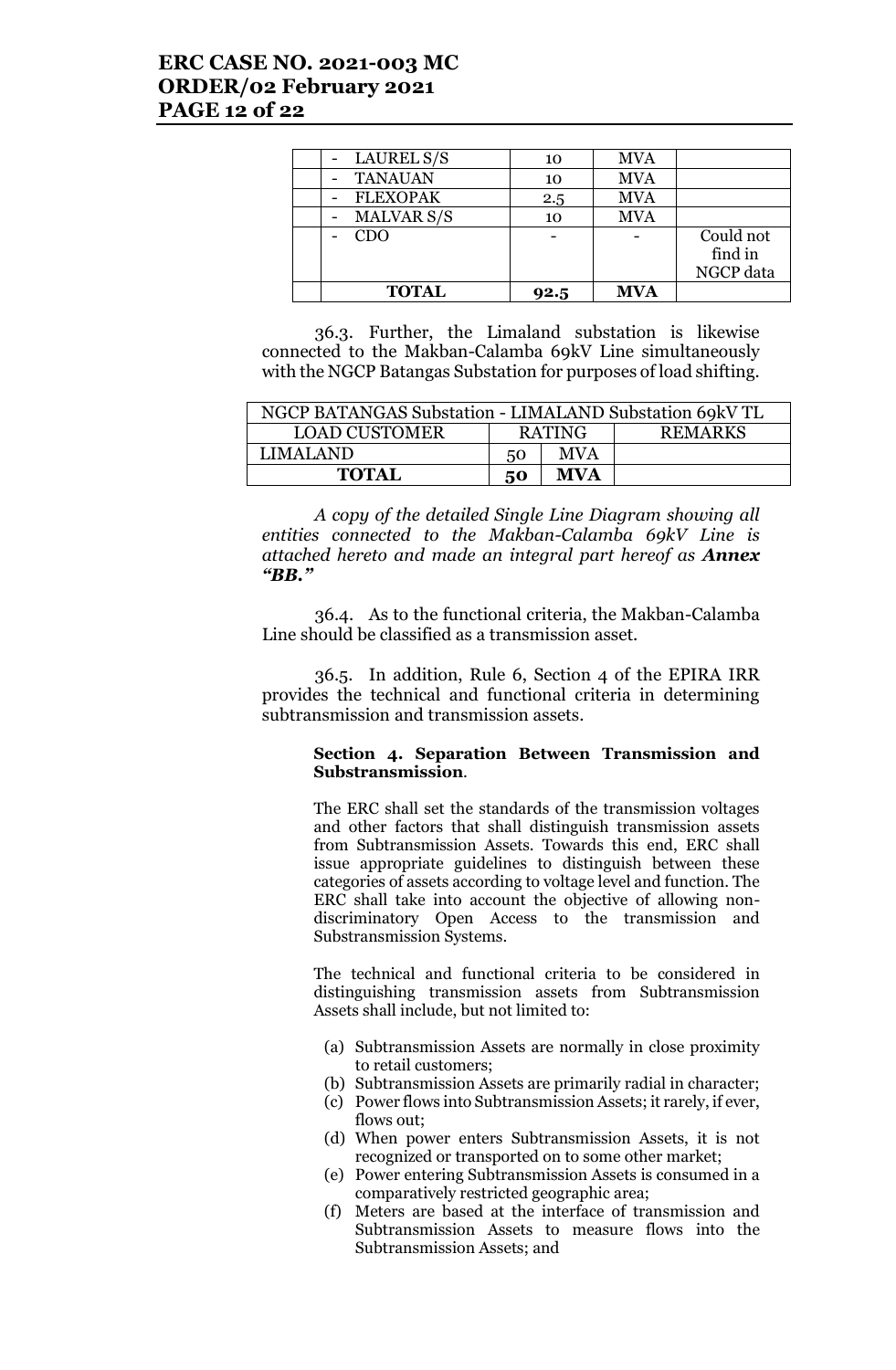(g) Subtransmission Assets will be of reduced voltage.

36.6. It is clear, therefore, that while there was, indeed, a previous classification of the Makban-Calamba 69kV Line as a subtransmission asset, the current interconnection configuration of the Makban-Calamba 69kV Line, coupled with the eventual connection of the MGPP, shall result to the performance of transmission functions and will therefore be considered as a transmission asset by operation of law and in accordance with the relevant laws and regulations.

36.7. On this note, it bears emphasizing that the EPIRA only authorizes TRANSCO to dispose of subtransmission assets to qualified distribution utilities. Section 8 of the EPIRA provides:

> Section 8. *Creation of the National Transmission Company.-* There is hereby created a National Transmission Corporation, hereinafter referred to as TRANSCO, which shall assume the electrical transmission function of the National Power Corporation, and have the powers and functions hereinafter granted. The TRANSCO shall assume the authority and responsibility of NPC for the planning, construction and centralized operation and maintenance of its high voltage transmission facilities, including grid interconnections and ancillary services.

> Within six (6) months from the effectivity of this Act, the transmission and subtransmission facilities of NPC and all other assets related to transmission operations, including the nationwide franchise of NPC for the operation of the transmission system and the grid, shall be transferred to the TRANSCO. The TRANSCO shall be wholly owned by the Power Sector Assets and Liabilities Management Corporation (PSALM Corp.).

> **The subtransmission functions and assets shall be segregated from the transmission functions, assets and liabilities for transparency and disposal: Provided, That the subtransmission assets shall be operated and maintained by TRANSCO until their disposal to qualified distribution utilities which are in a position to take over the responsibility for operating, maintaining, upgrading, and expanding said assets.** All transmission and subtransmission related liabilities of NPC shall be transferred to and assumed by the PSALM Corp.

> TRANSCO shall negotiate with and thereafter transfer such functions, assets, and associated liabilities to the qualified distribution utility or utilities connected to such subtransmission facilities not later than two (2) years from the effectivity of this Act or the start of open access, whichever comes earlier: Provided, That in the case of electric cooperatives, the TRANSCO shall grant concessional financing over a period of twenty (20) years: Provided, however, That the installment payments to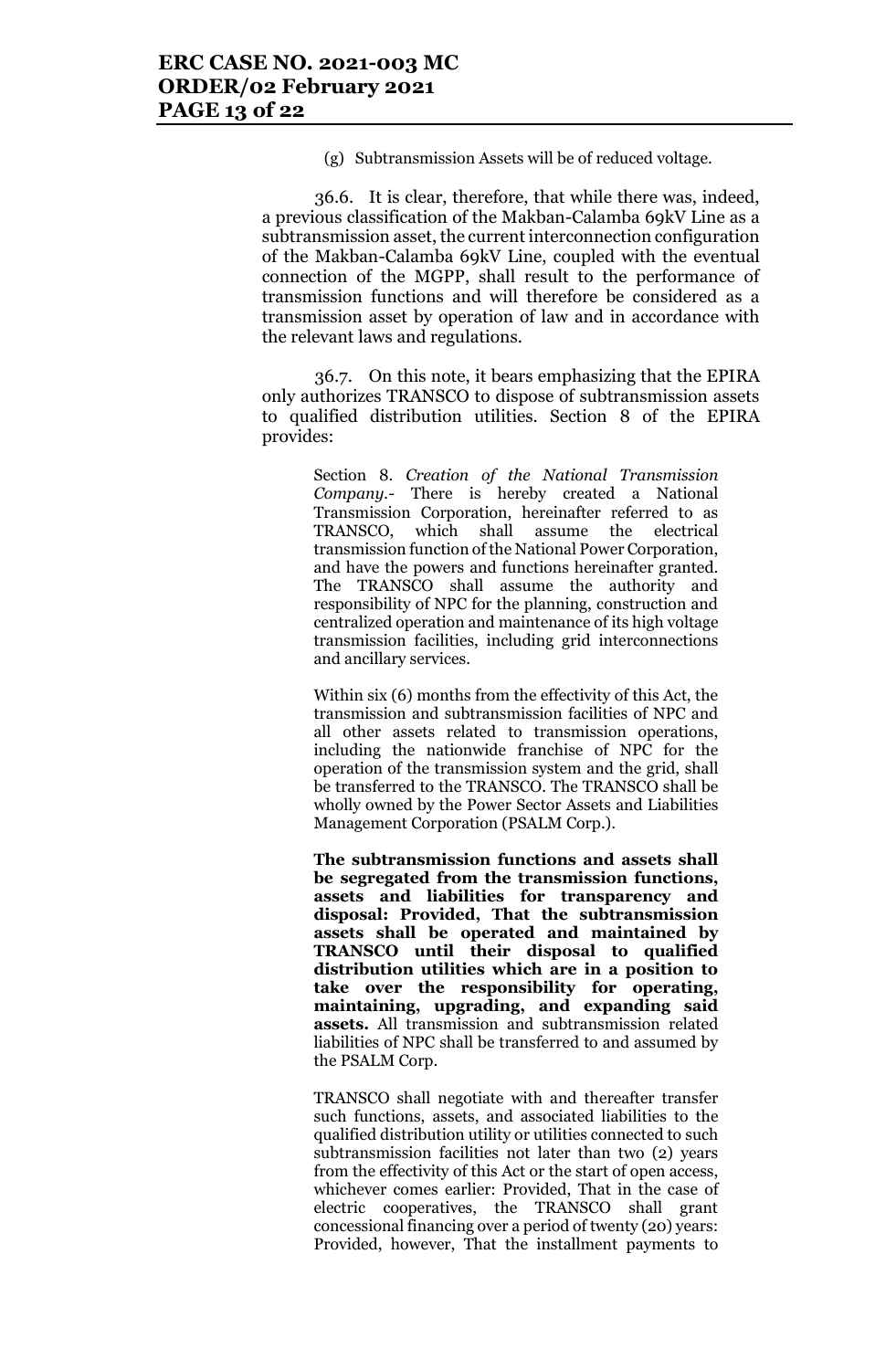TRANSCO for the acquisition of subtransmission facilities shall be given first priority by the electric cooperatives out of the net income derived from such facilities. The TRANSCO shall determine the disposal value of the subtransmission assets based on the revenue potential of such assets.

In case of disagreement in valuation, procedures, ownership participation and other issues, the ERC shall resolve such issues.

The take over by a distribution utility of any subtransmission asset shall not cause a diminution of service and quality to the end-users. Where there are two or more connected distribution utilities, the consortium or juridical entity shall be formed by and composed of all of them which has been granted a franchise to operate the subtransmission asset by the ERC. The subscription rights of each distribution utility involved shall be proportionate to their load requirements unless otherwise agreed by the parties.

Aside from the PSALM Corp., TRANSCO and connected distribution utilities, no third party shall be allowed ownership or management participation, in whole or in part, in such subtransmission entity.

The TRANSCO may exercise the power of eminent domain subject to the requirements of the Constitution and existing laws. Except as provided herein, no person, company or entity other than the TRANSCO shall own any transmission facilities.

Prior to the transfer of the transmission functions by NPC to TRANSCO, and before the promulgation of the Grid Code, ERC shall ensure that NPC shall provide to all electric power industry participants open and nondiscriminatory access to its transmission system. Any violation thereof shall be subject to the fines and penalties imposed herein. [Emphasis supplied.]

36.8. As the EPIRA only contemplates the sale of subtransmission assets by TRANSCO, if follows that the sale of its transmission assets is not permitted by law.

36.9. In *Romualdez vs. Marcelo*<sup>9</sup> the Supreme Court emphasized that matters not expressly sanctioned by law re deemed to be impermissible pursuant to the principle of *expression unius est exclusion alterius*. In such case, the Supreme Court held:

> Indeed, it is an elementary rule of statutory construction that the express mention of one person, thing, act, or consequence excludes all others. This rule is expressed in the familiar maxim "expressio unius est exclusio alterius." Where a statute, by its terms, is expressly limited to certain matters, it may not, by interpretation or construction, be extended to others. The rule proceeds

l

<sup>9</sup> G.R. Nos. 165510-33, 28 July 2006.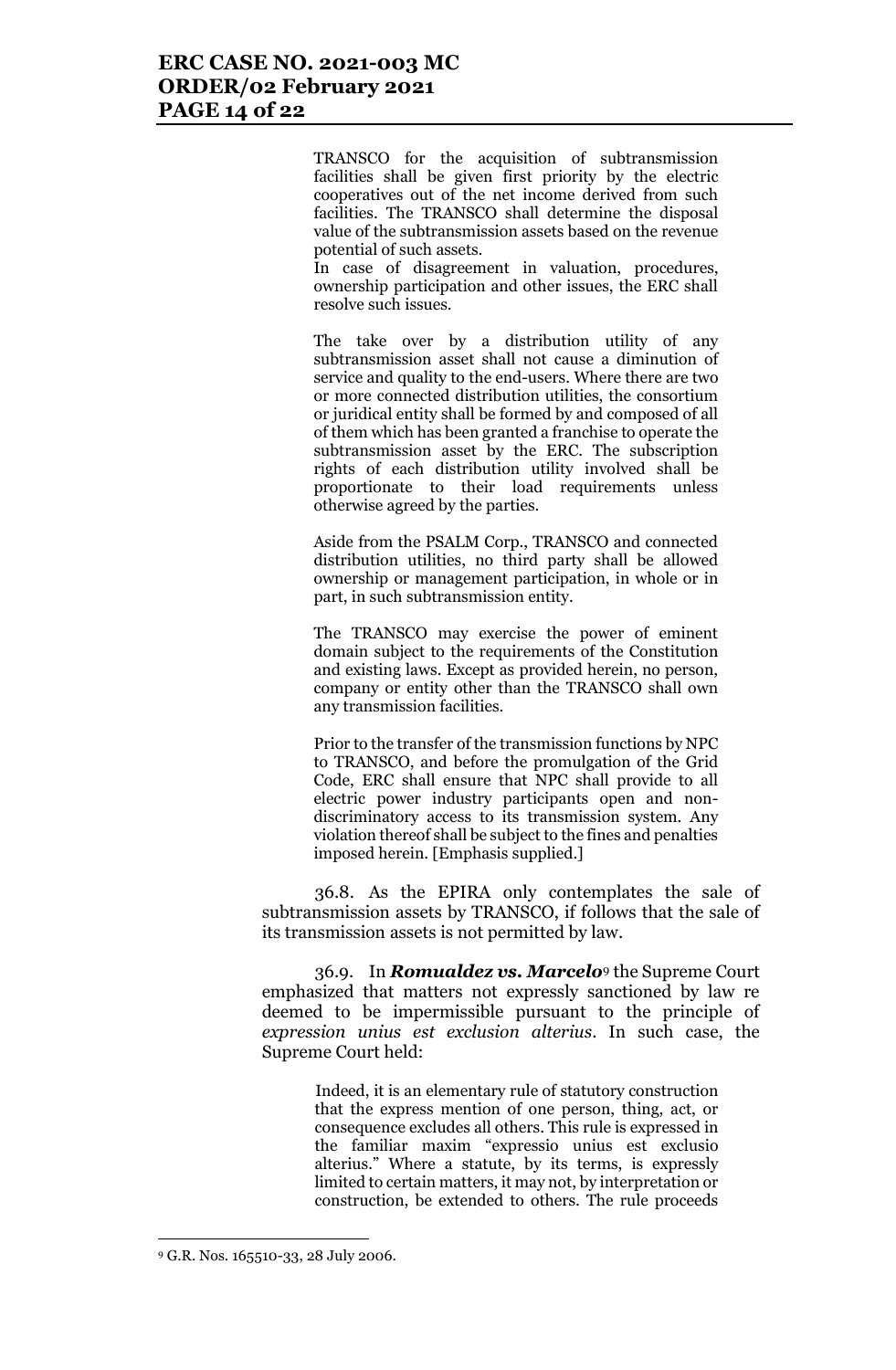from the premise that the legislature would not have made specified enumerations in a statute had the intention been not to restrict its meaning and to confine its terms to those expressly mentioned.

#### **V. ALLEGATIONS IN SUPPORT OF PRAYER FOR INTERIM RELIEF**

37. As discussed above, and based on the Subject Decision's express wording as well as publicly available information, the Makban-Calamba 69kV line was covered only by a contract to sell between TRANSCO and MERALCO.<sup>10</sup>

38. This is a crucial development as a contract to sell necessarily implies that the sale of Makban-Calamba 69kV Line has not yet been consummated through an actual deed of absolute sale or any other similar commercial document.

39. In several cases, the Supreme Court has ruled that a contract to sell is of a contingent nature and does not affect a transfer of title of the subject assets from the seller to the buyer.<sup>11</sup> Simply put: pending the fulfillment of certain conditions, no sale of the subject assets takes place between the parties to a contract to sell.

40. For this purpose, it is a cardinal principle of civil law that while parties are free to establish such stipulations, clauses, terms and conditions that they may deem convenient, they may not do so in a manner that contravenes the law.<sup>12</sup>

41. In the recent case of *Werr Corporation International vs. Highlands Prime, Inc.*<sup>13</sup> the Supreme Court likewise held that laws are deemed written into every contract. Consequently, no contract can be entered into, much less produce legal effect, if it is contrary to existing laws.

42. Considering that: (i) the Makban-Calamba 69kV Line's title has not been transferred to MERALCO from TRANSCO; and (ii) Makban-Calamba 69kV Line is, by operation of law, a transmission asset, then MGI respectfully submits that it is incumbent upon this Honorable Commission to enjoin and to hold in abeyance the prospective sale of the same line between TRANSCO and MERALCO.

43. To be sure, the consummation of the sale of the Makban-Calamba 69kV line is an impermissible disposition of TRANSCO's transmission assets.

<sup>&</sup>lt;sup>10</sup> *See* (i) dispositive portion on page 14 of the Subject Decision; and (ii) "TransCo sells P140-M assets to Meralco, Alsons" dated 12 June 2012, accessed at: assets to Meralco, Alsons" dated 12 June 2012, accessed at: https://www.philstar.com/business/2012/06/12/816056/transco-sells-p140-m-assets-meralcoalsons.

<sup>11</sup> Ventura vs. Heirs of Endaya, G.R. No. 190016, 2 October 2013; Spouses Tumibay vs. Spouses Lopez, G.R. No. 171692, 3 June 2013.

<sup>12</sup> Civil Code of the Philippines, Article 1306.

<sup>13</sup> G.R. No. 187543, 8 February 2017.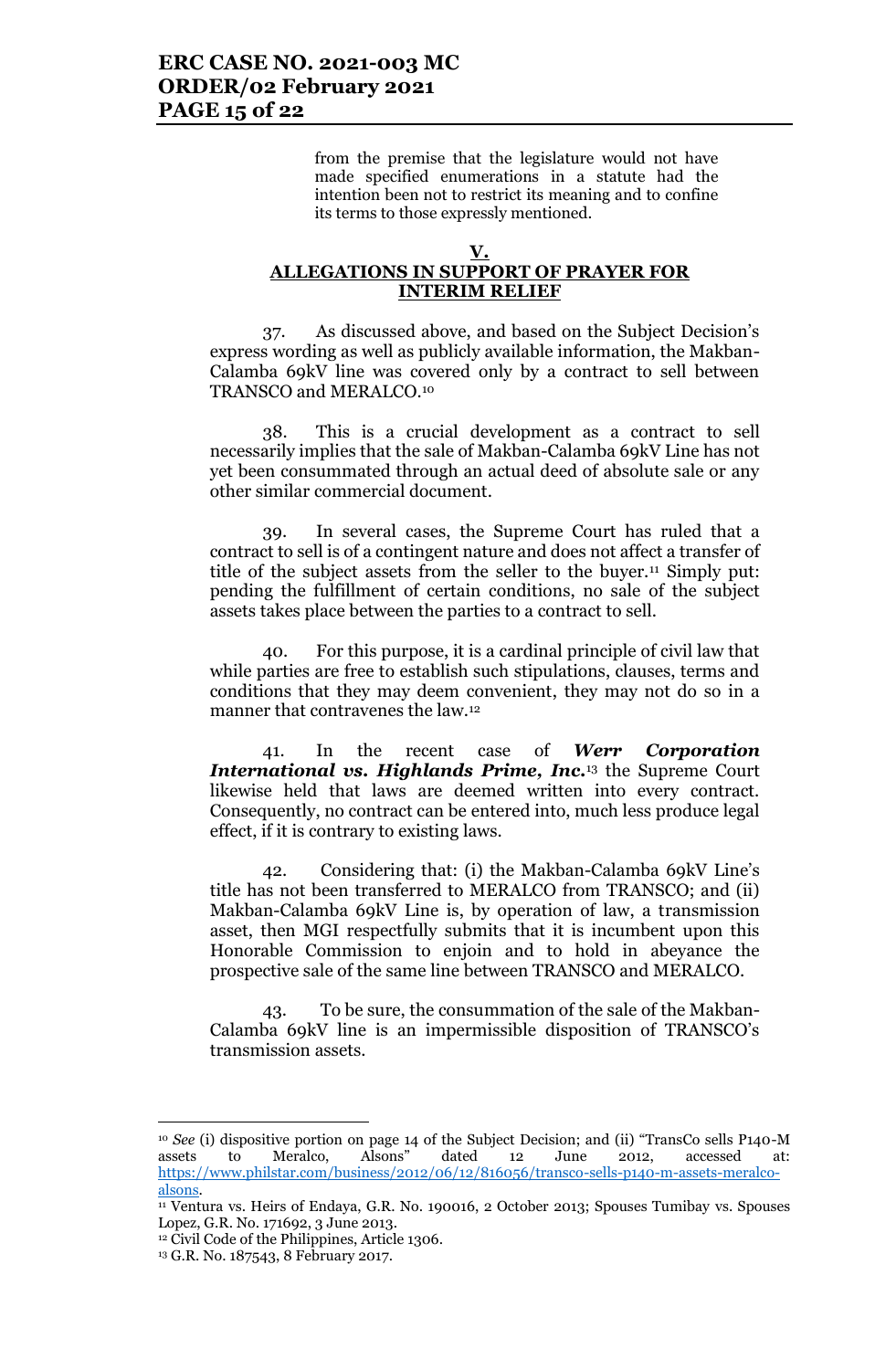44. Proceeding from the foregoing considerations, MGI respectfully reiterates the urgent need for this Honorable Commission to issue the appropriate interim relief.

#### **VI.**

## **ALLEGATIONS IN SUPPORT OF PRAYER FOR PROVISIONAL AUTHORITY**

45. Subject to the foregoing discussion on the urgent need for Interim Relief, MGI respectfully submits that neither the Subject Decision nor the subsequent execution of a contract to sell between TRANSCO and MERALCO precludes this Honorable Commission from issuing a provisional authority in its favor.

46. As discussed above, no transfer of rights or ownership are effected by a mere contract to sell. Consequently, the Makban-Calamba 69kV Line remains the property of the NGCP for all intents and purposes. This being the case, it is well within this Honorable Commission's jurisdiction to issue a provisional authority in favor of MGI notwithstanding the Subject Decision and the contract to sell between TRANSCO and MERALCO.

47. As Republic Act No. 9513, also known as the Renewable Energy Act of 2008 ("**RE Act**") aims to accelerate the development of the country's renewable energy resources and increase the utilization of renewable energy, it is in the interest of the government to extend all possible assistance to MGI so its operations are both able to commence at the earliest possible as well as commercially viable. Needless to state, the Construction of the Dedicated Facility Project is an integral aspect of MGI's geothermal powerplant. This being the case, a provisional authority is urgently needed in order to avoid adverse consequences to MGI.

48. After all, the RE Act has expressly declared it the policy of the State to "[a]ccelarate the exploration and development of renewable energy resources such as, but not limited to, biomass, solar, wind, hydro, geothermal and ocean energy sources, including hybrid systems, to achieve energy self-reliance, through the adoption of sustainable energy development strategies to reduce the country's exposure to price fluctuations in the international markets, the effects of which spiral down to almost all sectors of the economy.<sup>14</sup> It is in support of this policy that MGI was established to develop geothermal generation facilities.

In view of all the foregoing, MGI respectfully submits the instant Application for the Honorable Commission's urgent and utmost consideration.

*A copy of the Affidavit dated 26 June 2020 executed by Francisco G. Delfin in support of the instant Application is attached as Annex "CC."*

l

<sup>14</sup> RE Act, Section 2(a).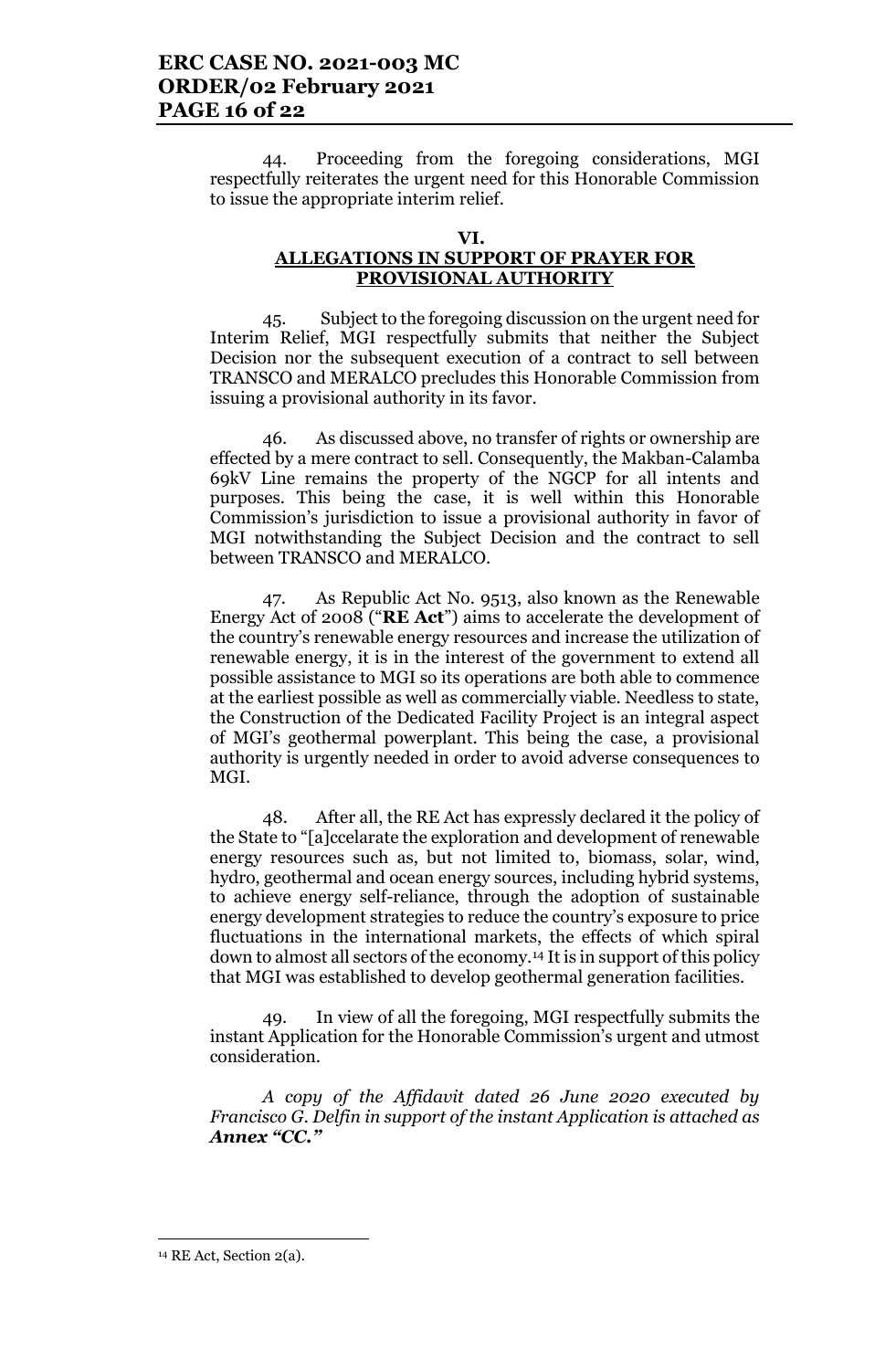### **PRAYER**

WHEREFORE, premises considered, Applicant **MAIBARARA GEOTHERMAL, INC.** respectfully prays that the Honorable Commission:

1. **ISSUE** an Order granting provisional authority for the implementation of the development, ownership and operation of the Dedicated Facility Project by MGI to connect the 60MW Maibarara Geothermal Power Plant to the Luzon Grid;

2. **ENJOIN** the consummation of the sale of the Makban-Calamba 69kV Line between TRANSCO and MERALCO;

3. After hearing on the merits, **RENDER** a Decision approving the instant Application; and

4. **CONFIRM** that the Makban-Calamba 69kV Line has been reclassified as a transmission asset by operation of law taking into consideration the technical and functional criteria under relevant laws and regulations.

Other just and equitable reliefs are likewise prayed for.

Finding the said *Application* to be sufficient in substance with the required fees having been paid, the same is hereby set for the determination of compliance with the jurisdictional requirements, expository presentation, pre-trial conference, and presentation of evidence on the following dates and online platform for the conduct thereof, pursuant to Resolution No. 09, Series 0f 202015, dated 24 September 2020:

| Date                                                                                                                                                                    | <b>Platform</b>                                      | <b>Activity</b>                                                                                                                                                               |
|-------------------------------------------------------------------------------------------------------------------------------------------------------------------------|------------------------------------------------------|-------------------------------------------------------------------------------------------------------------------------------------------------------------------------------|
| <b>31 March 2021</b><br>(Wednesday) at two<br>o'clock in the afternoon<br>(2:00 P.M.)<br>07 April 2021<br>(Wednesday) at two<br>o'clock in the afternoon<br>(2:00 P.M.) | <b>Microsoft</b><br>(MS) Teams<br><b>Application</b> | Determination of<br>compliance with<br>jurisdictional<br>requirements and<br><b>Expository Presentation</b><br><b>Pre-trial Conference</b><br>and Presentation of<br>Evidence |

**RELATIVE THERETO**, MGI is hereby directed to:

<sup>&</sup>lt;sup>15</sup> A Resolution Adopting the Guidelines Governing Electronic Applications, Filings and Virtual Hearings Before the Energy Regulatory Commission.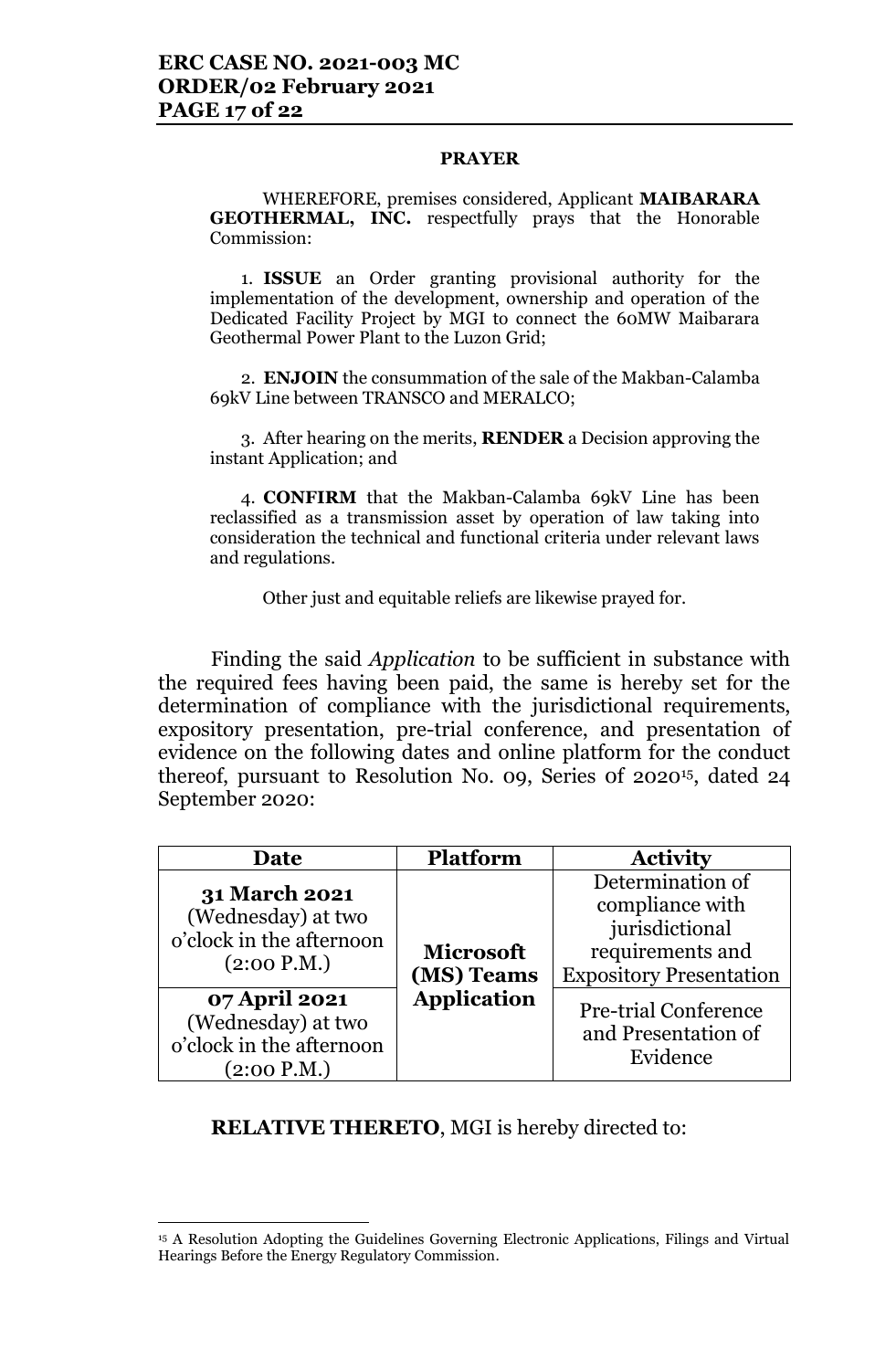- 1) Cause the publication of the attached *Notice of Virtual Hearing* at least once (1x) in a newspaper of nationwide circulation in the Philippines at its own expense, the date of the publication to be made not later than ten (10) days before the date of the scheduled initial hearing;
- 2) Furnish with copies of this *Order* and the attached *Notice of Virtual Hearing* the Office of the Provincial Governors, Mayors, and Local Government Unit (LGU) legislative bodies within the affected area for the appropriate posting thereof on their respective bulletin boards;
- 3) Inform the consumers within the affected area, by any other means available and appropriate, of the filing of the *Application*, its reasons therefor, and of the scheduled virtual hearings thereon;
- 4) Furnish with copies of this *Order* and the attached *Notice of Virtual Hearing*, the Office of the Solicitor General (OSG), the Commission on Audit (COA), and the Committees on Energy of both Houses of Congress. They are hereby requested, if they so desire to send their duly authorized representatives and attend the scheduled hearings; and
- 5) Furnish with copies of the *Application* and its attachments all those making requests therefor, subject to reimbursement of reasonable photocopying costs.

Within five (5) calendar days prior to the date of the initial virtual hearing, MGI must submit to the Commission via electronic mail (email) at docket@erc.ph and records@erc.gov.ph, copy furnish the Legal Service through  $\text{legal@erc.ph}$ , the scanned copies of its written compliance with the aforementioned jurisdictional requirements attaching therewith, methodically arranged and duly marked the following:

- 1) The evidence of publication of the attached *Notice of Virtual Hearing* consisting of affidavit of the Editor or Business Manager of the newspaper where the said *Notice of Virtual Hearing* was published, and the complete issue of the said newspaper;
- 2) The evidence of actual posting of this *Order* and the attached *Notice of Virtual Hearing* consisting of certifications issued to that effect, signed by the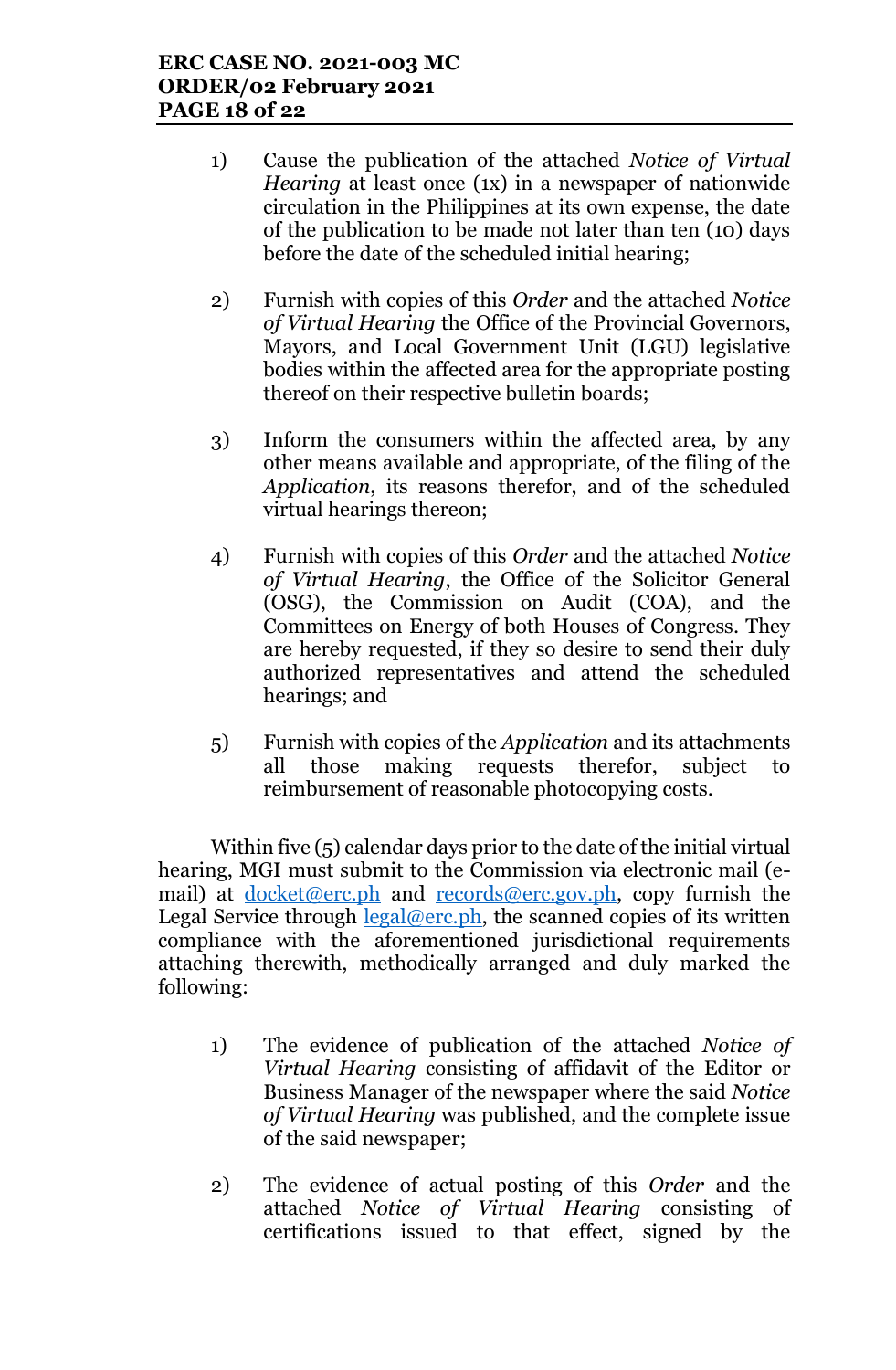aforementioned Governors, Mayors, and LGU legislative bodies or their duly authorized representatives, bearing the seals of their offices;

- 3) The evidence of other means employed by MGI to inform the consumers affected of the filing of the *Application,* its reasons therefor, and of the scheduled hearings thereon;
- 4) The evidence of receipt of copies of this *Order* and the attached *Notice of Virtual Hearing* by the OSG, COA, and the Committees on Energy of both Houses of Congress;
- 5) The evidence of receipt of copies of the *Application* and its attachments by all those making requests therefor, if any; and
- 6) Such other proof of compliance with the requirements of the Commission.

Moreover, MGI is hereby required to post on its bulletin boards, the scanned copies of the foregoing jurisdictional requirements, together with the newspaper publication and certifications issued by the concerned Office of the Mayors, Governors and Local Legislative Bodies, and to submit proof of its posting thereof.

MGI and all interested parties are also required to submit via email at docket@erc.ph and records@erc.gov.ph, copy furnish the Legal Service through  $\text{legal@erc.ph.}$  at least five (5) calendar days before the date of the scheduled initial virtual hearing and pre-trial conference, their respective Pre-trial Briefs containing, among others:

- 1) A summary of admitted facts and proposed stipulation of facts;
- 2) The issues to be tried or resolved;
- 3) The documents or exhibits to be presented, stating the purposes and proposed markings therefor, which should also be attached to the Pre-trial Brief; and
- 4) The number and names of the witnesses, with their written testimonies in a Judicial Affidavit form attached to the Pretrial Brief.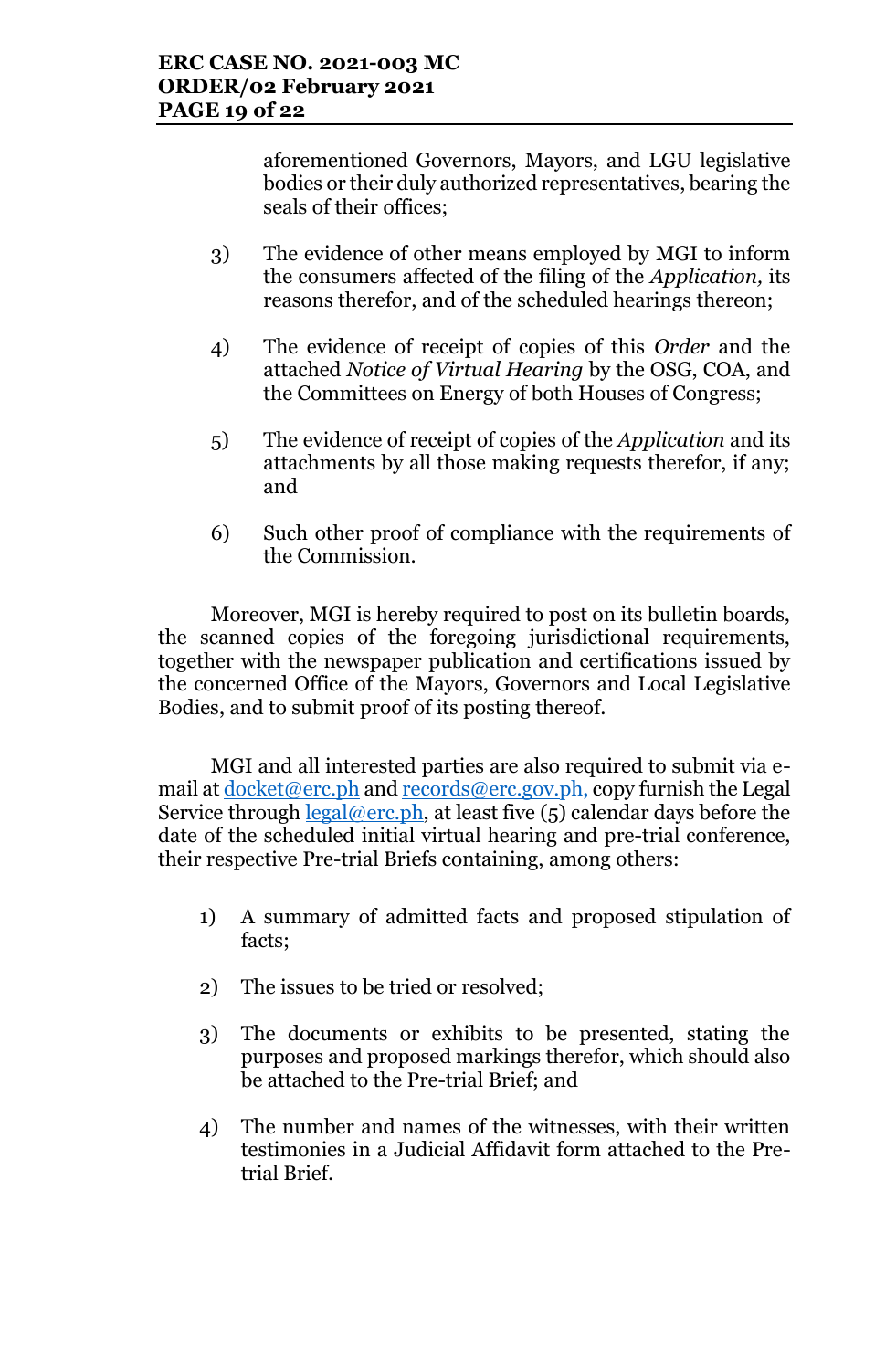MGI must ensure that all the documents or exhibits proposed to be presented have already been duly submitted to the Commission at least five (5) calendar days before the date of the scheduled initial virtual hearing and pre-trial conference pursuant to the preceding paragraph.

Failure of MGI to comply with the above requirements within the prescribed period shall be a ground for cancellation of the scheduled hearings, and the resetting of which shall be six (6) months from the said date of cancellation.

MGI must also be prepared to make an expository presentation of the instant *Application*, aided by whatever communication medium that it may deem appropriate for the purpose, in order to put in plain words and explain, for the benefit of the consumers and other concerned parties, the nature of the *Application* with relevant information and pertinent details substantiating the reasons and justifications being cited in support thereof.

MGI is hereby directed to file a copy of its expository presentation via e-mail at docket@erc.ph and records@erc.gov.ph, copy furnish the Legal Service through  $\frac{\text{legal@erc.ph}}{\text{legal@erc.ph}}$ , at least five  $(5)$ calendar days prior to the scheduled initial virtual hearing. MGI shall also be required, upon the request of any stakeholder, to provide an advance copy of its expository presentation, at least five (5) calendar days prior to the scheduled initial virtual hearing.

Any interested stakeholder may submit its comments and/or clarifications at least one (1) calendar day prior to the scheduled initial virtual hearing, via e-mail at <u>docket@erc.ph</u> and records@erc.gov.ph, copy furnish the Legal Service through  $\text{legal@erc.ph.}$  The Commission shall give priority to the stakeholders who have duly submitted their respective comments and/or clarifications, to discuss the same and propound questions during the course of the expository presentation.

MGI is hereby directed to submit, either through personal service, registered or ordinary mail/private courier, one (1) set of the original or certified true hard/printed copy/ies of its Jurisdictional Compliance, Expository Presentation, Pre-trial Brief, and Judicial Affidavit/s of witness/es, within five (5) working days from the date that the same were electronically submitted, as reflected in the acknowledgment receipt e-mail sent by the Commission. Similarly, all interested parties who filed their Petition for Intervention or Opposition are required to submit the hard/printed copy thereof within the same period through any of the available modes of service.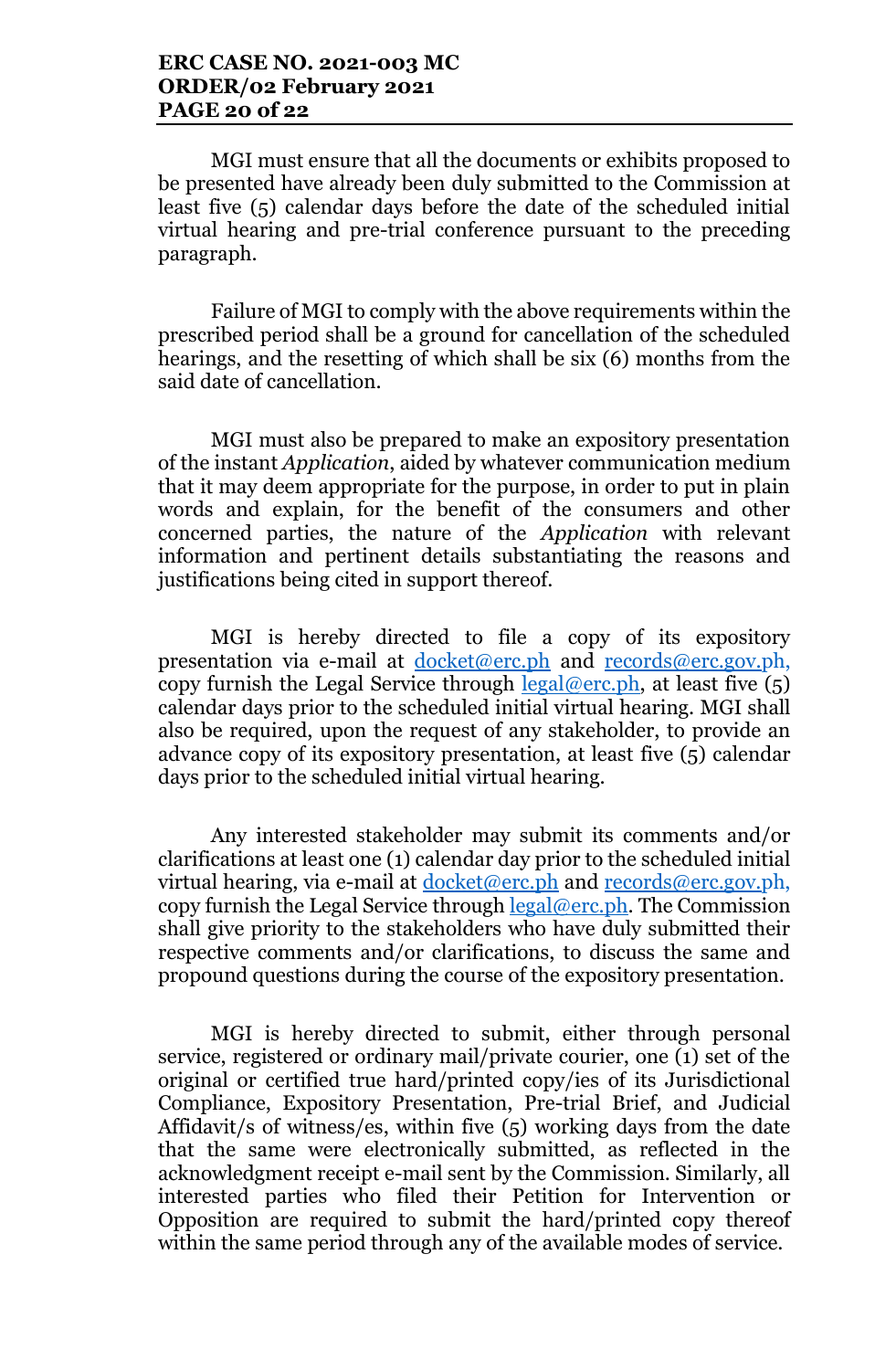Finally, Applicant, including its authorized representative/s and witness/es, are hereby directed to provide the Commission, through  $legal.virtualhearings@erc.ph,$  with their respective e-mail addresses upon receipt of this *Order*. The Commission will send the access link/s to the aforementioned hearing platform within five (5) working days prior to the scheduled hearings.

## **SO ORDERED.**

Pasig City, 02 February 2021.



FOR AND BY AUTHORITY OF THE COMMISSION:

**AGNES VST DEVANADERA** *Chairperson and CEO*

 $\boldsymbol{\mathcal{V}}$ LS: AMA/ARG/MCCG

### **Copy Furnished:**

- 1. Maibarara Geothermal, Inc. (MGI) *Applicant* 7 th Floor, JMT Building, ADB Avenue, Ortigas Center, Pasig City
- 2. Puyat Jacinto & Santos Atty. Jose Carlos P. Marin *Counsel for Applicant MGI* 10/F 8 Rockwell, Hidalgo corner Plaza Drive Rockwell Center, Makati City
- 3. Office of the Solicitor General 134 Amorsolo Street, Legaspi Village, Makati City docket@osg.gov.ph
- 4. Commission on Audit Commonwealth Avenue, Quezon City citizensdesk@coa.gov.ph
- 5. Senate Committee on Energy GSIS Bldg., Roxas Boulevard, Pasay City senateenergycommittee@gmail.com
- 6. House Committee on Energy Batasan Hills, Quezon City committee.energy@house.gov.ph